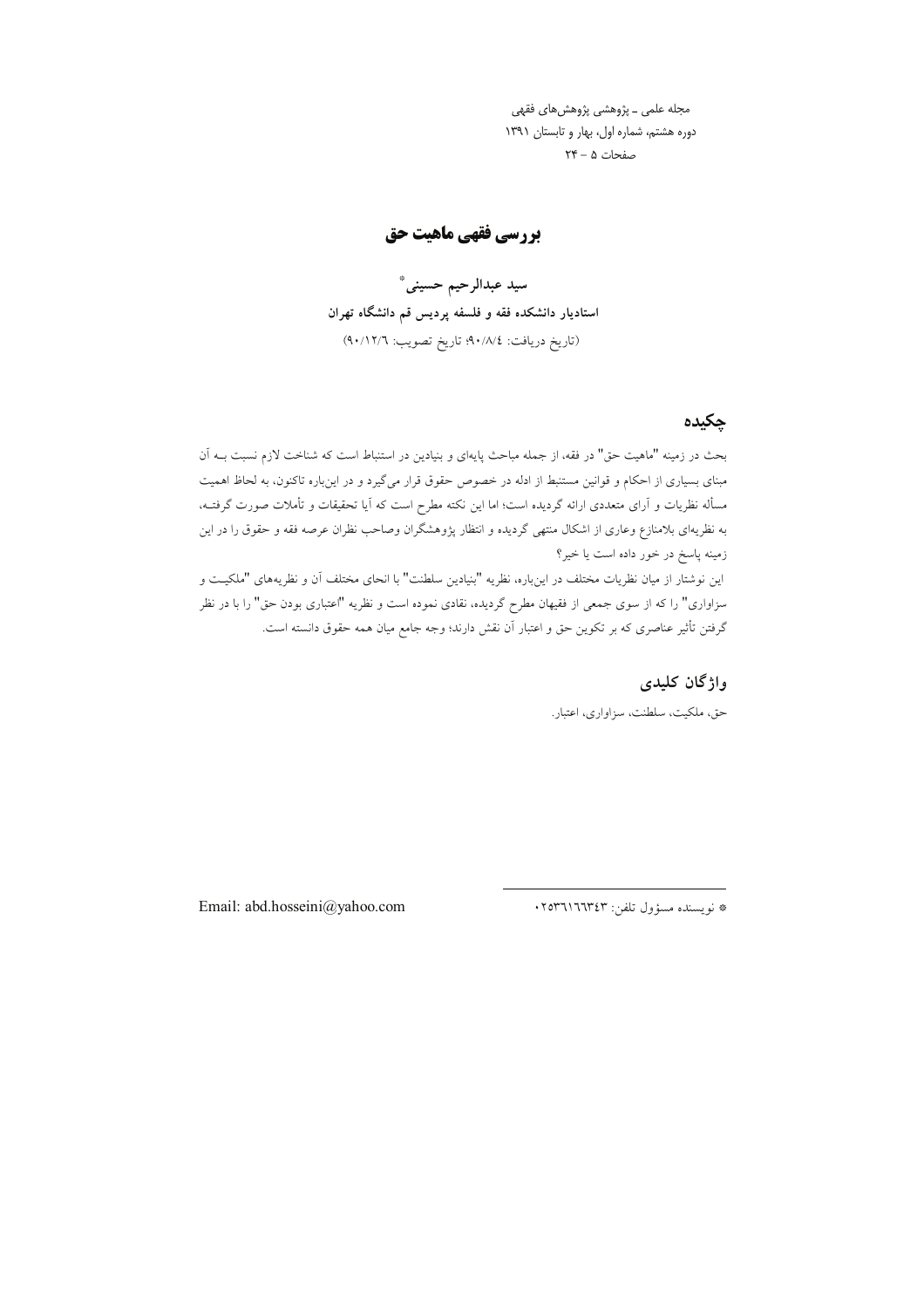#### مقدمه

بررسي و مطالعه درباره "ماهيت حق" ومفاهيم مرتبط، از ديرباز محل توجه وتأمـل فقيهــان امامیه واهل سنت بوده و هست؛ زیرا به رغم اهمیت این امر، در استنباط درجای دیگر بـه جز دانش فقه، اَن گونه که برای فقیه لازم است محقق نگردیده است وحال اَن که مفاهیمی چون "حکم "و"تکلیف"که به جهاتی قسیم ومقابـل آن قـرارداده شــدهانـد؛ بــه تفصــیل در دانش اصول مورد بحث و دقّت قرار گرفتهاند. از سوی دیگر، آرا و نظریات مطرح شده در این زمینه با یکدیگر فاصله فراوانی دارند، تاجایی که یافتن وجه مشترک، ارتباط میان آن ها را تاحد زیادی بامشکل مواجه می سازد. لذا این ضرورت احساس می گردد که برای رسیدن به دیدگاهی جامع ومشترک بین آرای مختلف؛ به گونـهای کـه ضـمن تفسـیر و بازاندیشـی ماهیت وچیستی حق، بایستههای ذاتی آن را مورد توجه قرار دهد؛ امری لازم است. لیکن، چنان که خواهیم دید، به رغم این ضرورت وتأملات اعمال شده، به ایــن خواســته بنیــادین یاسخی درخور و متناسب داده نشده وجـای آن دارد کـه در ایــن زمینــه بررســی کامــل تــر وعمیقتری صورت گیرد. از این رو سعی برآن است تـا ضـمن طـرح ودسـته بنـدی آرای مطرح، در خصوص چیستی حق در فقه امامیه؛ ازقبیل: نظریه "ســلطنت فعلیــه"، "ســلطنت اقتداري"، "نظريه ملكيت"، "نظريه سزاواري" و "نظريه اعتبار" و تحليل و بررسي هريك از نظریات ارایه شده و تعیین عناصر مشـترک میـان همـه آن۱مـا و تأکیــد بــر ایــن عناصــر، نظریهای نو و در عین حال برگرفته از دیدگاه اهل تحقیق ارایه گردد.

#### نظريههاي سلطنت

"سلطنت"که بسیاری از فقیهان آن را جوهره حق دانسته و براساس این که دارنـده حــق بــر متعلق حق خود و"من عليه الحق" حق سلطه و سـيطره دارد؛ أن را بــارزترين خصوصـيت حق دانستهاند. این نظریه و این حق، اغلب نه به صـورت مجـرد سـلطه و سـیطره دارنــده حق، بلكه توأم بامفاهيمي چون"فعليت"و"سيطره ضعيف"ودراندك مواردي جـداي از ايــن قیود، به عنوان عنصر اساسی حق مطرح می گردد. لذا لازم است هریک ازاین نظریات مجزا و جداگانه مورد تأمل و بررسی قرار بگیرد.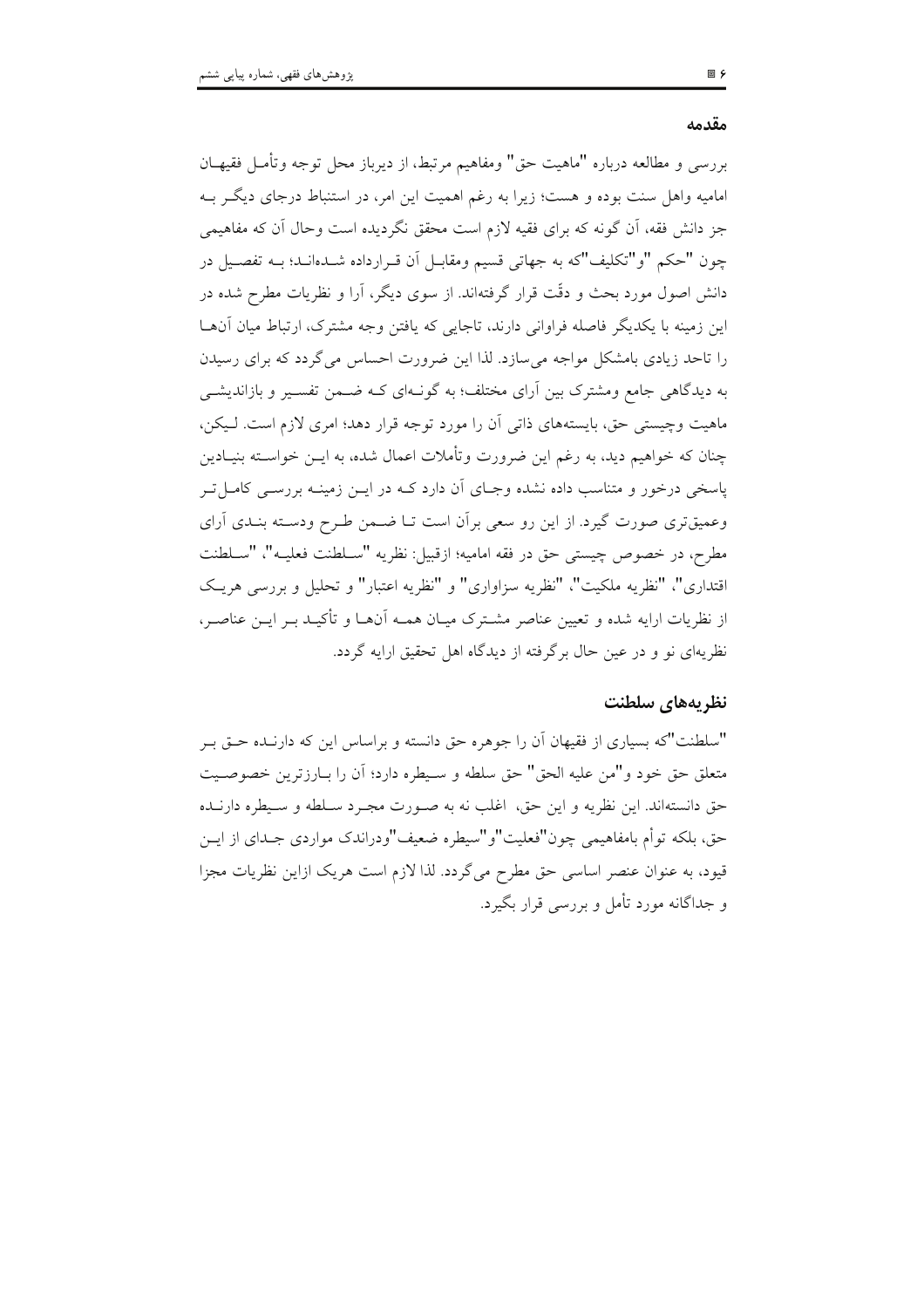#### نظريه "سلطنت فعليه"

برخي از فقها كه طرفدار سلطنت بودن ماهيت وگوهرذاتي حـق هســتند، حـق را"ســلطنت فعليه"و سلطه و سيطره فعلي دارنده حق از يک سو بر "متعلق حق" خــود و از ديگــر ســو بر "من عليه الحق" مي دانند؛ اما در اين امر كه آيا قيد"فعليت"احتراز از سلطنت غيرفعلـي و شأني مي باشد يا قيد توضيحي است؛ در تعبير ايشان تصريحي ديده نمي شود.

در مطلع طرفداران این نظریه، شیخ انصاری قرارگرفته است. وی درمقـام بیـان تفـاوت وتمايز ميان حق وملك به تعريف حق اشـاره نمـوده اسـت و مـي6ويـد: "حـق، سـلطنت فعليهاي است كه قيام طرفين أن (من له الحق ومن عليه الحـق) بـه يـك شـخص، معقـول نیست؛ به خلاف ملک که نسبت واضافهای بین مالک و مملوک است" (انصاری، ١٤١٥، ج٣، ص٩)؛ زيرا حق جزرابطهاي ميان دارنده حـق ومـن عليـه الحـق نيسـت كـه براسـاس مناسبت هریک از این دو نسبت، به متعلق حق شکل می گیرد، و تصـورحق، بـدون درنظـر گرفتن این مناسبت و تعلق، ناممکن وغیرمعقول است وایـن قاعـدهای اسـت کـه درهمـه نسبتها ورابطهها جريان دارد؛ زيرا هيچ نسبتي بدون وجود اطراف أن محقـق نمـي گـردد. حال اگر در حق، ميان "من له الحق" و "من عليه الحق" اين رابطـه و تعلـق وجـود دارد؛ در ملک هم بین "مالک" و "مملوک" این رابطه وجود دارد؛ و ماهیـت ملـک بــدون ایــن کــه شخصی تصور شود که مالکیت مالک علیه اوست و الزامـات و مسـؤلیتهـایی در قبـال او دارد؛ تصویر و ترسیم میگردد. درهرحال آن چه به عنوان مشخصـه ذاتـبی و مـاهوی حـق قابل شناسایی است و منشأ دیگر ممیزات و معرفات آن دانسته شده؛ "سلطنت فعلیه"است. این نظریه بعد از شیخ انصاری بدون این کـه در آن تغییـری ایجـاد شـود، از سـوی برخـی شاگردان مکتب فقهی وی و بعضی از فقهای متأخر و معاصر مورد تأکید قرارداده شد؛ نظیر (قزوینی، ١٤٢٤، ج۲، ص٤٧٤؛ مامقـانی، ١٣١٦، ج٢، ص١٧١؛ کـوه کمـری، ١٤٠٩، ص٣٣؛ حکيم، بي تا، ص ١٠؛ خوانساري، ١٤٠٥، ج٣، ص ٧٠؛ جزايـري، ١٤١٦، ج١، ص٨٦؛ اراكـي، ١٤١٥، ج١، ص١٩).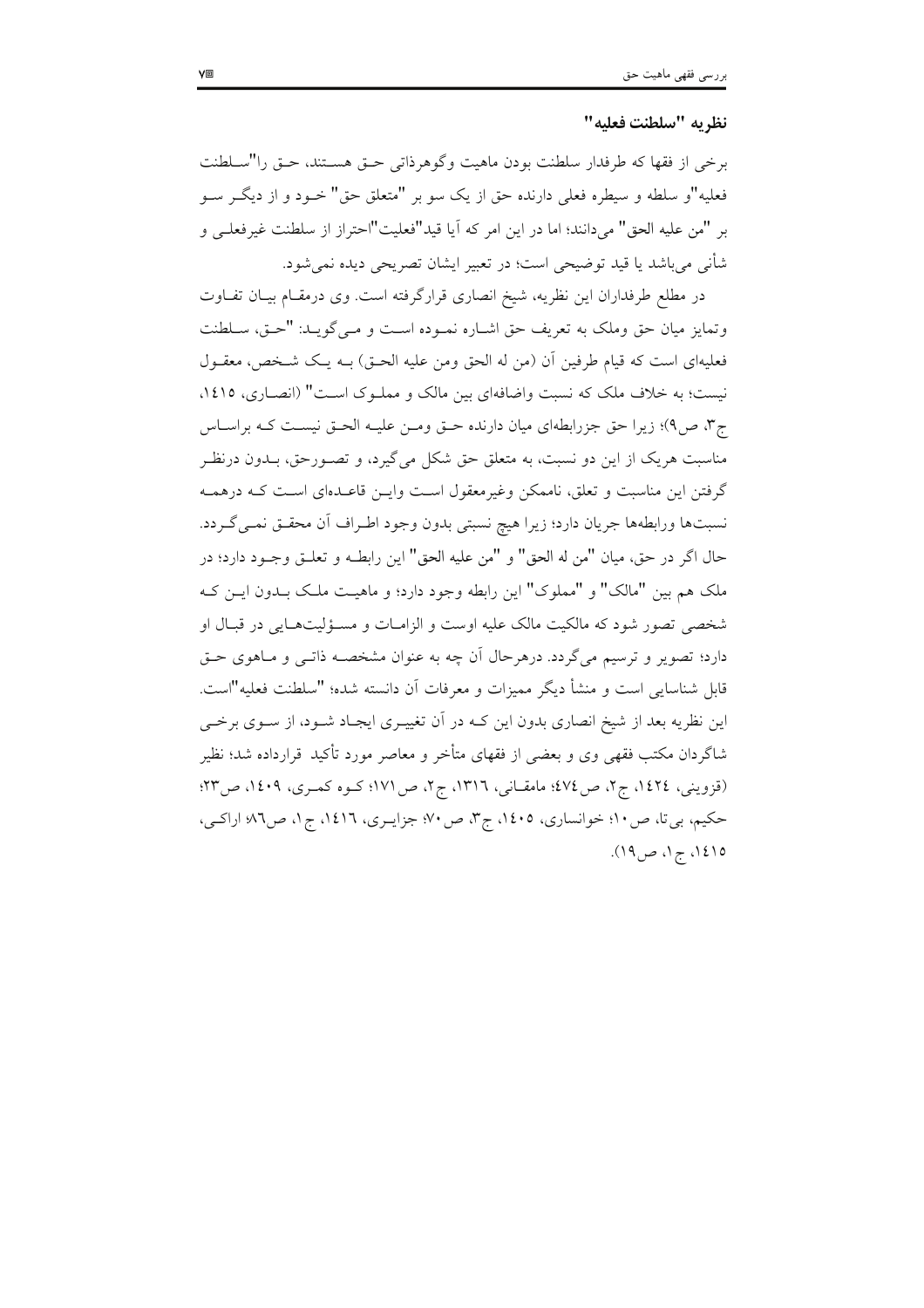نظريه "سطلنت ضعيفه "

در برخي أثارفقهي، حق را، نه "سلطنت فعلي"، بلكه "سلطنت ضـعيف"درمقابــل ســلطنت کامل و تام و متوسط دانستهاند. میرزای نایینی که از بنیانگذاران ایــن نظریــه درفقــه امامیــه است؛ بدون این که به وجه اعراض خود از نظریه شیخ انصاری اشاره کند، زیرساخت ایس نظریه را حالتهای سه گانهای میداند که برنسبت ورابطه میان صاحب سلطه، موضوع آن و مسلط عليه حاكم است؛ زيرا اين رابطه به ضعيف، متوسط و قـوى قابـل انقسـام اسـت. از میان، این سه، ضعیفترین سلطه در حق، قویترین در مالکیت بر عین؛ و بر مالکیت نسبت به منفعت رابطهای متوسط حاکم است. وی با در نظر گرفتن این زمینه گفته است:

"حق، سلطنت ضعيف برمال است؛ سلطنت برمنفعت قوىتر از أن و سلطه بر عین قویتر از هر دو مورد است. بنابراین، جامع میان ملک وحق اضافهای است که از سوی مالک حقیقی برای دارنده حق یا مالک جعل میگردد و از آن به واجدّیت تعبیر مي شود" (ناييني، ١٣٧٣، ج١، ص ٤١).

در تفسیر این نظریه، برای دفاع از آن، دلیلی مستقل ارایه نگردیده وصرفاً به این توضیح بسنده شده است كه اگر اضافه و نسبت از دوحیث كامل و تمام باشد؛ یكی از جهت ذات ونفس اضافه ودیگرازجهت متعلق آن (به نحـوی کـه قابلیـت بـرای تصـرفات گونـاگون و انحای مختلف اقدامات حقوقی را داشته باشد) این نوع اضافه را "ملک" مـی گوینـد و اگـر نسبت میان مسلّط و مسلّط علیه ضعیف و ناتمام باشد "حق" نام نهاده میشود. حال ممکن است این ضعف و ناتمامی ناشی از قصور و محدویت خود نسبت باشد؛ نظیر حق مـرتهن نسبت به عین مرهونه و یا از قصور و ناتمـامی در متعلـق آن سرچشـمه گیــرد؛ نظیــر حــق تحجیر، حق خیار و حق اختصاص نسبت به اشیای فاقد مالیت، مانند خمیری کـه قابلیـت سرکه شدن دارد (نایینی، ۱۳۷۳، ج۱، ص13 و ٤٢).

### نظريه "سلطنت اقتداري"

ازنگاه برخی فقیهان وصاحب نظران، ماهیت حق، درعین سلطنت بودن وقوام آن بــه سـلطه و سـيطره دارنــده حــق، در حــد ذات خــود، فصــل مميــزي جــز تــوان أوري بــراي وي و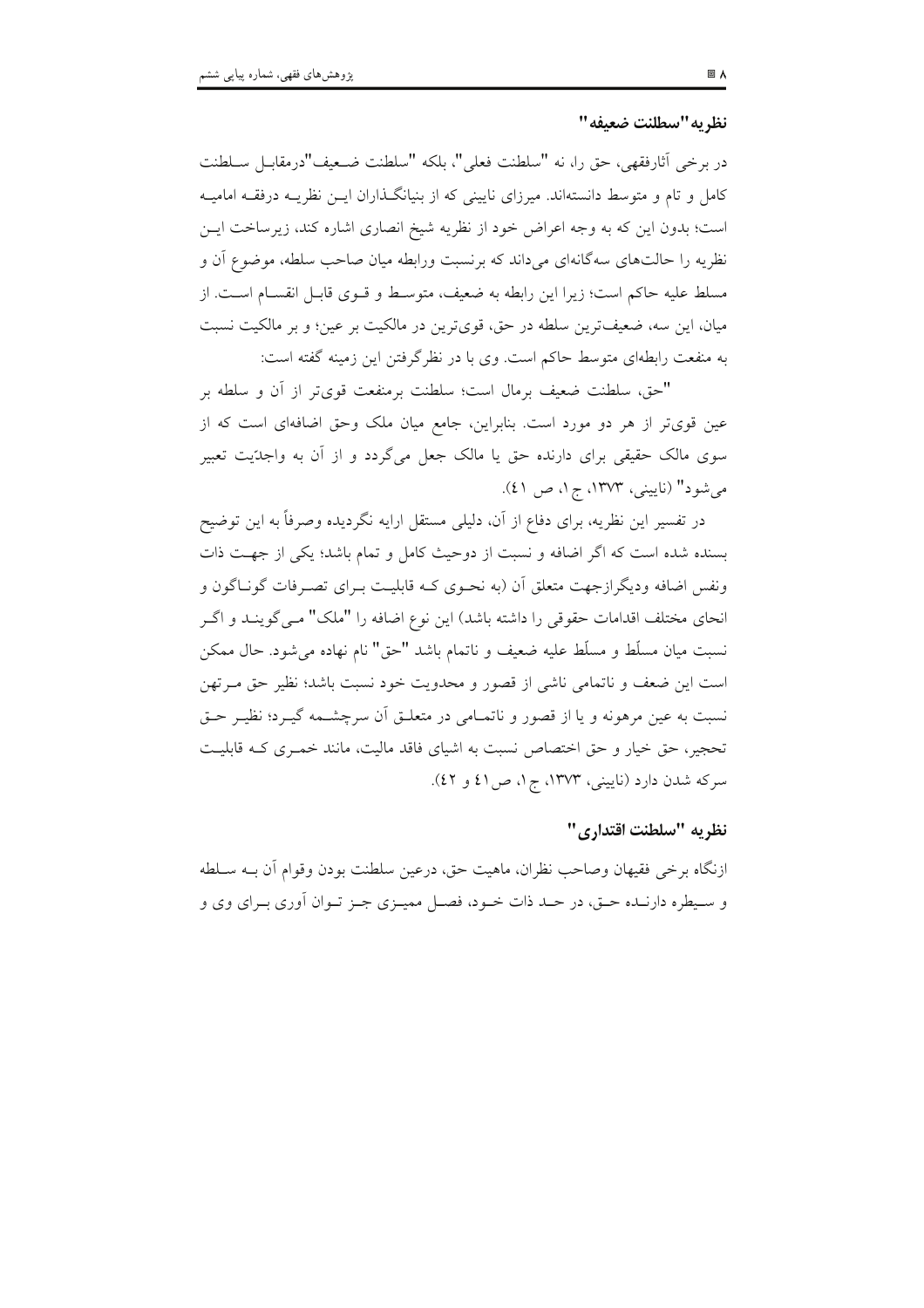زمینهسازی بهرهمندی از ثمرات و نتایج خود چیز دیگری نیست. از ایــن رو در شناســایی چیستی آن، ناگزیر باید "سلطه "و "اقتدار"دارنـده حـق را مـورد نظـر قـرار بـدهیم وآن را براساس قدرت و توان وی بشناسیم. در تبیین این نظریــه آوردهانــد:"حــق، ســلطنتی اســت قراردادی که براساس آن، دارنده حق بـر غیـر خـود مسـلّط گردیــده و بـر وی سـلطه پیــدا مي كند. حال ممكن است اين غير شخص، مال و يا هم شخص و هم مال وي باشــد و هــر دو توأم تحت سيطره صاحب حق قرار گيرند؛ نظير عين مستأجره كه در مورد آن، مســتأجر بر موجر مسلط است" (آل بحر العلـوم، ١٤٠٣، ج١، ص٣٥). بـه عبـارت ديگـر: "حـق، سلطهای خاص است که با حصول اسباب آن برای دارنده حق، و بر اساس آن، این توانایی برای وی به وجود می آید تا نسبت به موضوع و مورد حـق مسـلّط گـردد و زمـام آن را در دست خود گیرد و مورد و موضوع آن ممکن است، عین، منفعت، انتفـاع، یــا از قبیــل حــق خیار تعلق یافته به عقد باشد که امر ی اعتباری است "(سبزواری، ۱٤۱۳، ج۳، ص۳۸۷).

بيش تر حقوقدانان معاصر نيز به پيروي از اين نظريه ودر تعابير گونــاگون از "ســلطنت" به "اقتدار" و "توانايي" تعبير نموده و مي گويند: "حق، عبارت است از: سـلطنت و اقتـدار برای کسی در انجام دادن و عدم اجرای امری" (امامی، ۱۳۷۵، ج۱، ص۳۸). به تعبیر دیگر: "حق، توانایییای است که حقوق هر کشوری به اشخاص میدهد تا از مالی به طور مستقیم استفاده کنند یا انتقال مال و یا انجام دادن کاری را از دیگری بخواهنـد" (کاتوزیـان، ١٣٨٤، ص٢٢٦)؛ به عبارت مجمل برخي ديگر: "حق، در اصطلاح حقـوق اسـلام، سـلطه انسـان است" (جعفري لنگرودي، ١٣٧٢، ج٣، ص١٣٧).

### تحليل انتقادى نظرية سلطنت

این نظریه با تمام انحا و اقسام آن، از جهاتی چند محل تأمـل و اشـكال اسـت كـه از ميـان أنها، دو اشكال عمده و اساسى را در اينجا مطرح مى كنيم:

بر اساس این اشکالات سلطنت دانستن حتی و سـلطه و سـیطره و اقتـدار و اسـتیلای دارنده حق بر مورد حق ومن عليه الحق كه به عنوان عنصر ذاتي و جوهره آن شناخته شــده است؛ بنیان محکم و استواری ندارد: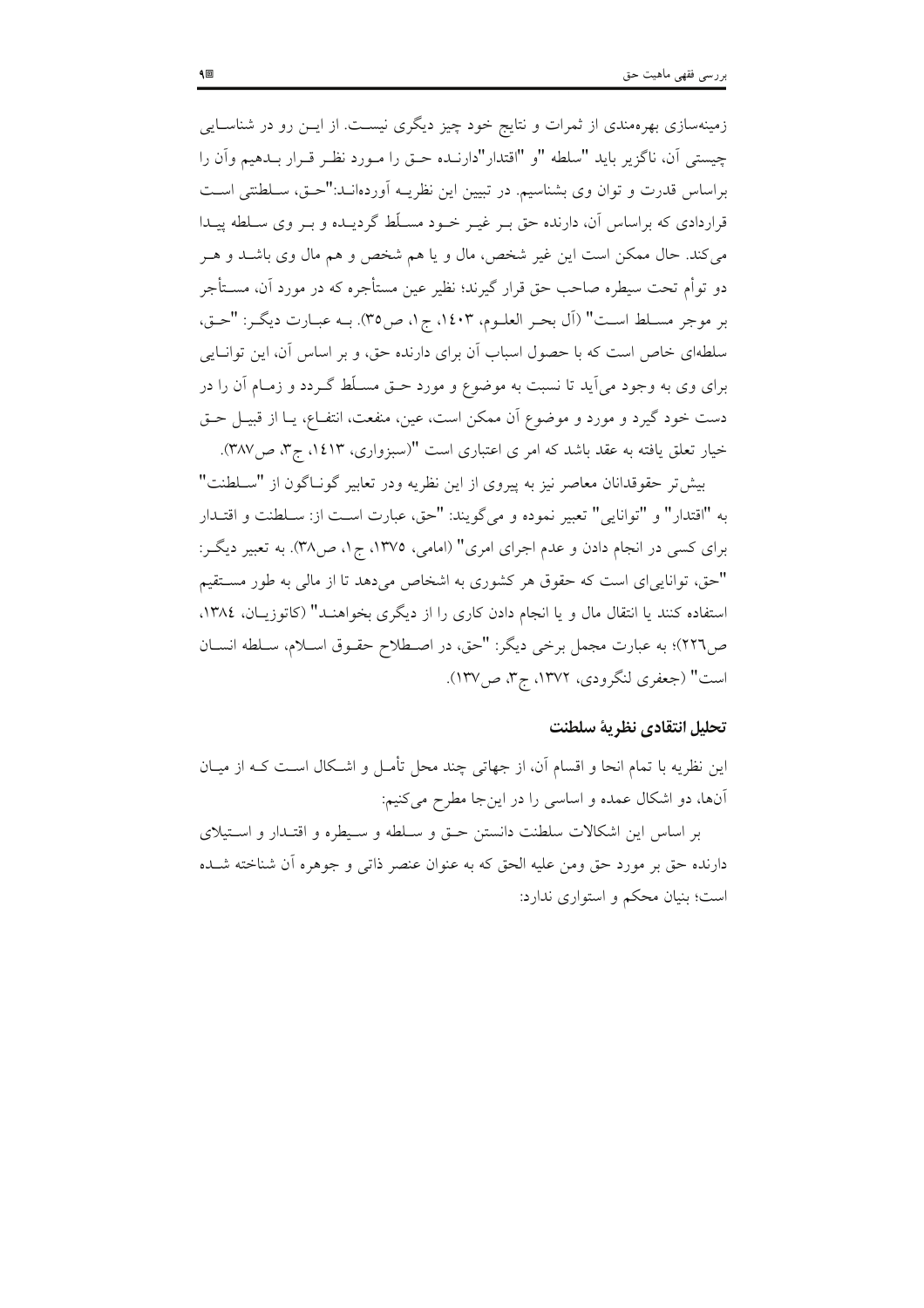۱. سلطنت که به منزله جنس حق شناخته شده است و برای متمایز ساختن آن، از سایر انواع سلطنت فصلهای ممیزی اَورده شده (که به مهمتـرین اَنهـا اشـاره گردیـد) اگــر بــه تعريف فقهي أن توجه شود، نظير: "سلطنت، سلطه برتصرف است "(كاشف الغطاء، ببي تــا، ص١٨٦) و "قهر و استيلاي بر مسـلِّط عليـه اسـت"(جزايـري، ١٤١٦، ج١، ص١٠٥). نيـز: "ولايت بر تصرف است" (بحراني، ١٤٢٨، ص٥٠٠). اين تعاريف گوياي آننـد كـه سـلطنت در حد ذات خود بر شکل گیری ماهیت حق دخالت مؤثّر و مستقیم ندارد و در تمام احــوال با اَن توأم نیست و این امکان وجود دارد که با وجود حـق، ســلطنت و اســتیلایی در میــان نباشد و دارنده حق، به رغم بر خورداری از آن و داشتن امتیاز استفاده و سیطره بر موضـوع حق، توان تصرف در آن و ولايت برآن را فاقد باشد. از اين رو در تعريف برخي از حقوق، مانند حق خيار گفتهاند:"حق خيار، اضافه و نسبتي ميان طرفين قرارداد است، و سلطنت بـر اقرار و امضا، از آثار آن است؛ مشروط به این که مانع از آن، در بین نباشد" (شـیخ الشـریعه، ١٤٠٥، ص١٠٢). بر اين اساس، اولا: سلطنت نه عين حق است و نه جنس بـراي آن، بلكـه از آثار مترتّب برآن به شمار می∫ید؛ ثانیا: بهرهمندی از سلطنت ناشــی از حــق و تصــرف در أن، تنها در صورتی بالفعل است که مانع از أن در میان نباشد؛ زیرا درغیر این صــورت، بــه رغم ثبوت و استقرار حق؛ توان، اقتدار، و سيطرهاي وجود نخواهد داشت.

همچنین نظر به عدم تلازم ذاتی بین حق وسلطنت است که در موارد حجر، با ایــن کــه دارنده حق، خود شخص محجور است، إعمال سلطه وسلطنت و تصـرف در موضـوع آن، طبق شرایط مقرّر در دست ولی یا حاکم است. لـذا در مـاده ۱۲۰۷قـانون مـدنی ایــران کــه برگرفته از نصوص فقهی است؛ می خوانیم:"اشخاص ذیـل محجـور و از تصـرف در امـوال وحقوق خود ممنوع هستند: ١. صغار؛ ٢. اشخاص غيررشيد؛ ٣. مجانين" بنـابراين، اقتـدار و سلطنت بر متعلق حق و من عليه الحق از عناصرذاتي حق نيست و صـرفا در مرحلـهاي از مراحل استيفاي آن از ناحيه دارنده حق إعمال مي گردد.

۲. نظر به قابل انفکاک بودن سلطنت از حق، در موارد تزاحم میان تصـرف در موضــوع حق وإعمال سلطه نسبت به أن باضرر و در حقیقت، در صورتی که بهره منـدی از حــق بــه ضرر و زيان منجر گردد؛ اگرچه قاعده لاضرر حق را از حق بودن آن ساقط نمي كند و مـانع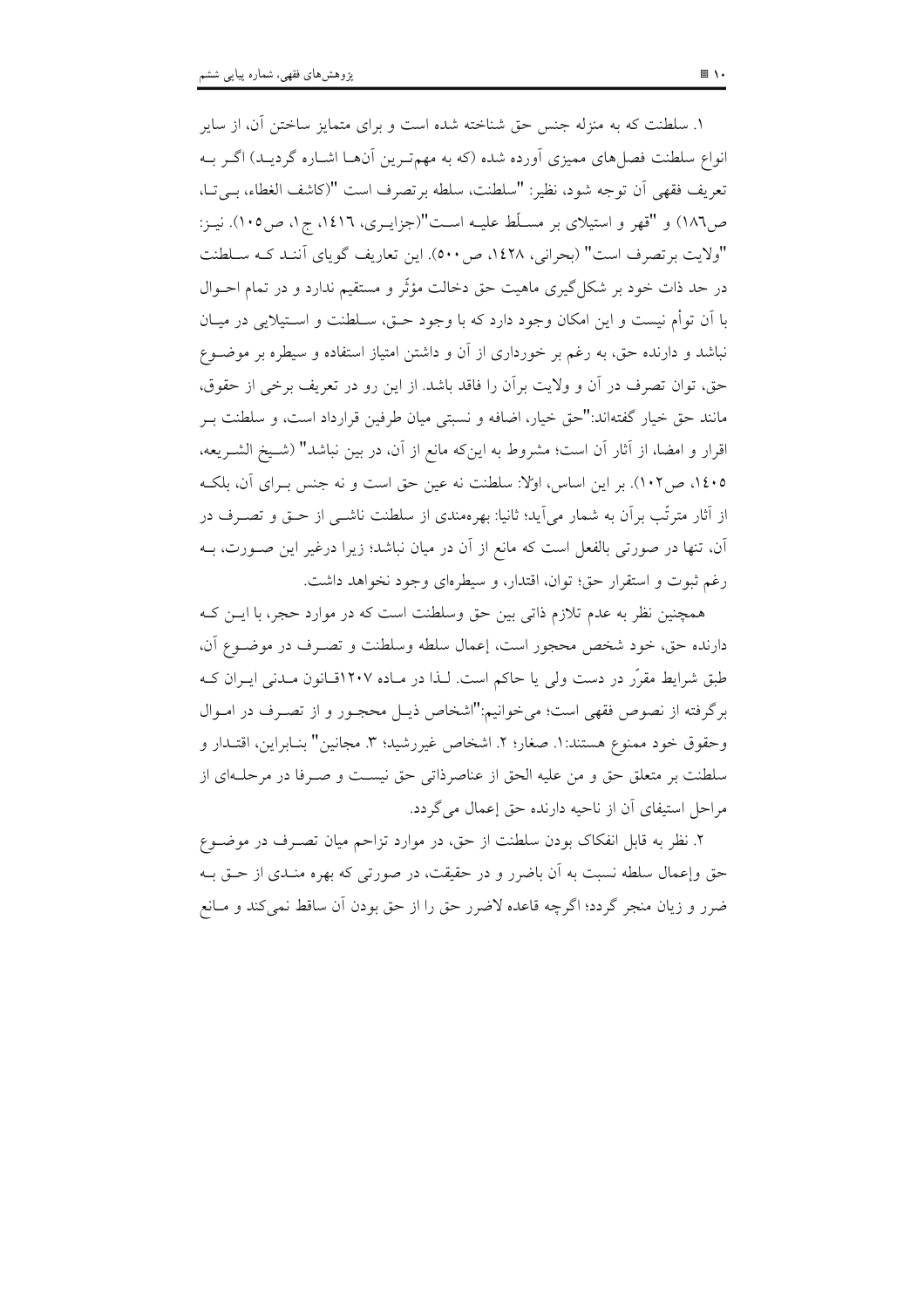از اَن نمي شود؛ در عين حال حاكم براَن است (اَقا ضـياء عراقـي، ١٤٢١، ص٥٥). بــه هــر میزان که تصرّف در موضوع حق، منشأ ضرر گردد، به همان مقدار سلطنت بــراَن محــدودتر می شود. در مقابل به هر میزان که ضرر ناشی از آن، کم تر باشد؛ بـر دامنـه سـلطه وتصـرف دارنده حق افزوده می شود. پس در عین تنجزّ وفعلیت حق و نیز استقرار آن، سلطنت بـرآن برعدم الضرر معلَّق است. با این وصـف، چگونــه ممکــن اســت حــق کــه براســاس نظریــه سلطنت نوع براي جنس سلطنت شناخته شده است، منجزٌ و فعلي باشد؛ امّا خـود سـلطنت به عدم المانع و عدم الضرر معلَّق ومشروط باشد؟ تردیدی نیست کـه فـرض چنـین امـری خلاف بداهت عقل است.

# نظريه"ملكت"

برخی از فقیهان امامیه، حق را ملک یا مرتبه ضعیفی از مراتب گونـاکون آن دانسـتهانـد. از نگاه ایشان نخستین مرتبه از مراتب مختلف ملکیت، حق است که در حد ذات خـود بــا اَن مغايرت وتفاوتي ندارد. از جمله بنيانگذاران اين نظريه، صاحب كتاب نهايه المقال است كه در این زمینه میگوید: "اصطلاح حق وحکم، از جمله اصطلاحاتی هسـتند کـه در ادبیـات متأخرين بحث در خصوص تمايز آنها از يكديگر بالا گرفتـه اسـت. بـه اجمـال مـي تـوان گفت:حق وحکم هردو از مجعولات شرعي انـد، بـااين تفـاوت کـه حـق مرتبـه ضـعيفي از مراتب ملکیت است که در جعـل آن، شـخص نیـز لحـاظ گردیـده وحـق بـدون آن قــوام واستواری ندارد" (مامقانی، ۱۳۵۰، ص۳). نیز میرزای نایینی درتعبیـر دیگـری آورده اسـت: "حق، مرتبه ضعيفي از ملك است" (ناييني، ١٣٧٣، ج١، ١٠٧). همچنين شيخ محمد حسين اصفهانی در اشارهای گذرا دربیان جوهره این نظریه و نقـل آن آورده اسـت: "گــاهی گفتــه می شود، حق مرتبه ضعیفی از مراتب ملک یا نخستین مرتبـه آن اسـت" (اصـفهانی، ۱٤۱۸، ص٤٣). از جمله صاحب نظران برجسته طرفـدار ايــن نظريــه، سـيد يــزدي اسـت، وي در حاشیه مکاسب می گوید: "حق، مرتبه ضعیف و ناچیز از ملک، بلکـه نـوعی ازآن اسـت و صاحب حق مالک چیزی است که زمام امر آن، به دست اوست" (سیدمحمد کـاظم پـزدی، ۱٤۱۰، ج۱، ص۱۰۹). پس از ایشان، بسیاری ملک بودن حق را به عنوان نظریه خود اتّخاذ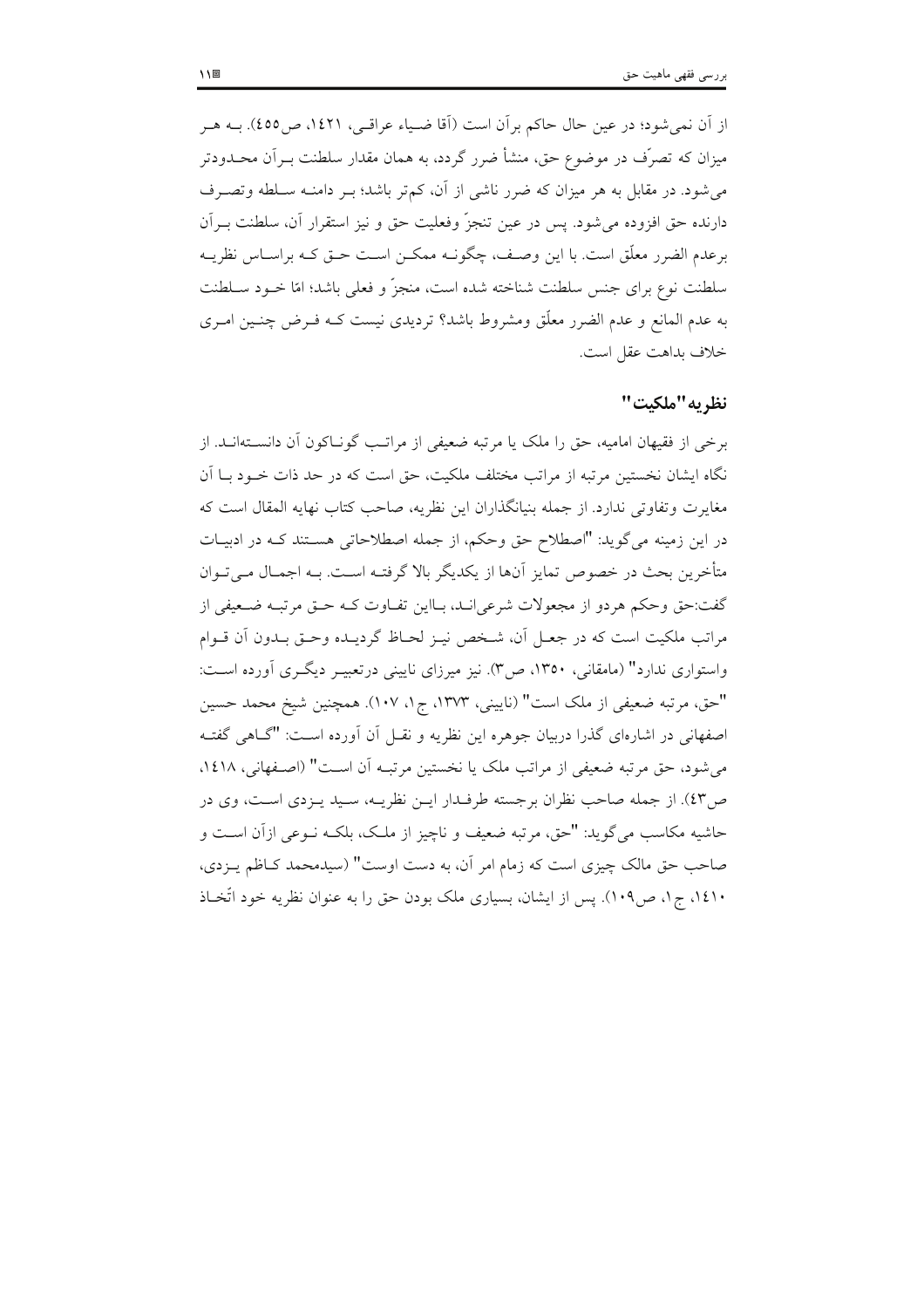#### ماهت ملكىت

بی تردید، اثبات پاابطال این نظریه، درگرو تأمل ودقت در چیستی ملکیت وتعریف آن است که با تعابیری به غایت مختلف ومتمایز بیان گردیده است. بازگشت این تعـابیر بـه یکـی از سه نظريه فقهي متبوع است؛ يعني جده بودن، نسبت بـين مالـك ومملـوك بـودن وسـيطره وقدرت بودن ملكيت (اصفهاني، ١٤١٨، ص٢٥).

میرزای نایینی در تحریر قول به جده در ماهیت ملک مـی گویــد:"جــده، دارای مراتــب است: مرتبه اول؛ جده و داشتن حقیقی اشیا است که از آن خداوند است. مرتبه دوم؛ داشتن حسَّى است، نظیر هیأت حاصل از یوشیدن لباس و مرتبه سوم؛ مرتبهای از جده که اعتباری است؛ اعتباری که براساس وجدان چیزی وبودن چیـزی بـرای دیگـری صـورت مـیبنـدد. منظور از ملکیت مورد بحث، این نوع جده است. ایــن نــوع جــده، بــرای احکــام عرفــی و شرعی موضوع می باشد؛ رابطهای که امری اعتباری است، نه حسّی ِ لذا وجود عینی نـدارد" (ناييني، ١٤١٣، ج ١، ٨٤). سيد يزدي درتوضيح نظريــه اسـتاد خــود، شـيخ انصــاري مبنــي برنسبت واضافه بودن چیستی ملک، گفته است:"منظور این است که ملک علقهای میـان دو طرف [مالک ومملوک] است و سلطنت فعلیه را به دنبال دارد واز این جهت، مانند زوجیت وابوّت از قبيل نسبت متكررَه [بين مضاف ومضاف اليه] ميباشد" (سيدمحمد كاظم يـزدي، ١٤١٩، ج١، ص٥٨). و در اشار ه به ديدگاه خود، مبنى بر سيطره وقدرت بـودن آن، افـزوده است:"ملكيت، نفس سلطنت است، نه رابطه ونسبت مــلازم بــا آن؛ زيــرا صــبي و مجنــون، بــه رغم مالک بودن، سلطنت بر مملوک ایشان از آن ولی ایشان است" (سـیدمحمد کـاظم پـزدی، ١٤١٩، ج١، ص٥٨) اين نظريات درجاي خود محل بحث ونقد و تأمل|نــد؛ امــا در يــک جمــع بندي متناسب با مقصد اين مبحث؛ چنان كه برخي از صاحب نظران گفتهانـد؛ مـي تـوان گفـت: مقصود از ملکیت، بـه هریـک از ایــن معــانی کــه تفســیر گــردد؛ داشــتن ســلطنت مطلــق وبــلا معارض نسبت به همه تصرفات [مجاز]ناشی آن است (اصفهانی، ۱۶۱۹، ص۳۶).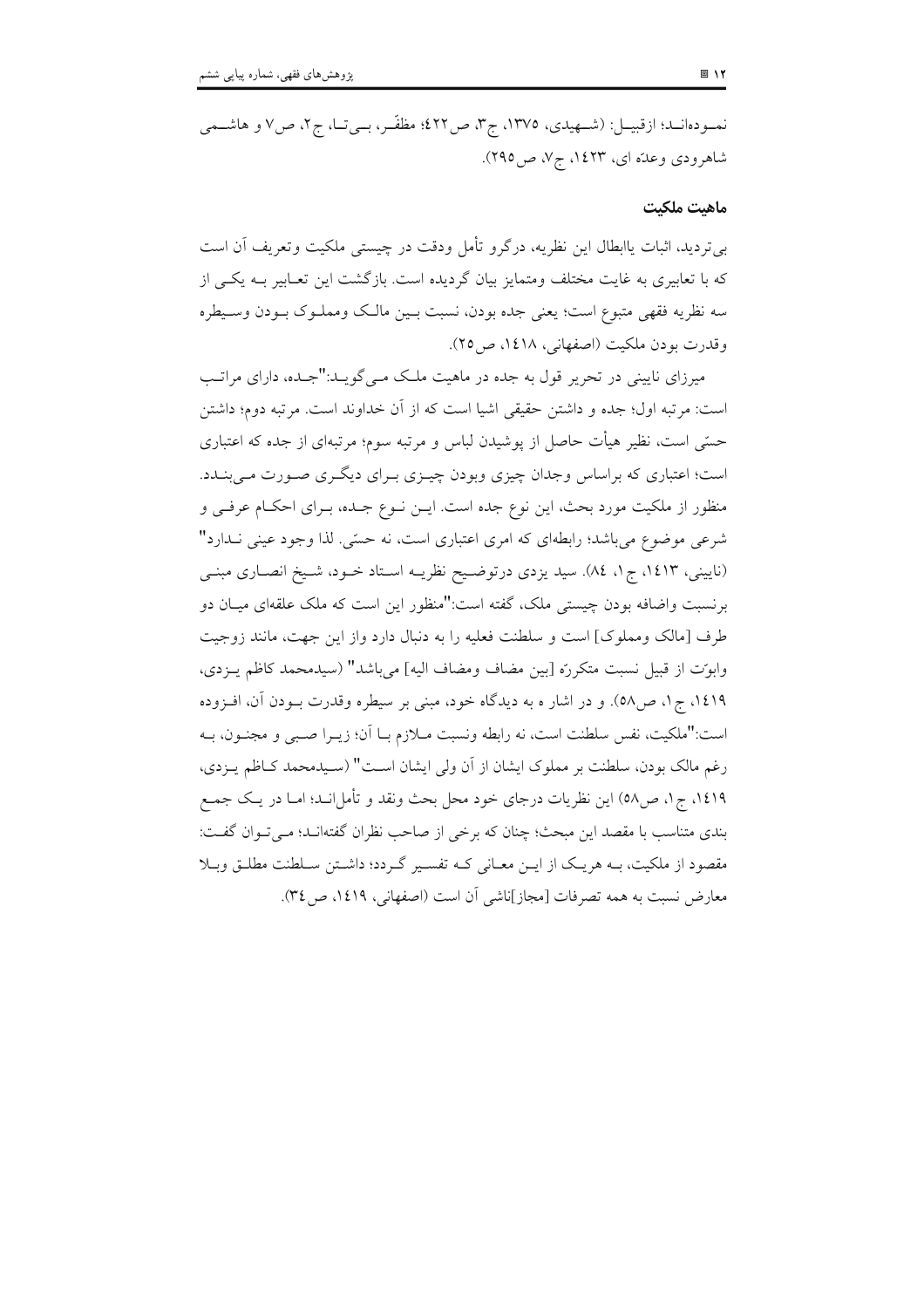### بررسي انتقادي نظريه ملكيّت

نظر به مفهوم ملکیت که مستلزم سلطنت فعلی وهمه جانبه نسبت به مملـوک اسـت نظریــه کسانی که حق را از مقوله ملک دانستهاند، از چند جهت جای نقد وتأمل دارد:

١. اين نظريه كه حق را از مراتب ملك وذوالحق بودن رااز مراحل أغازين مالكيت قــرار میدهد؛ براین پایه استوار است که قبل از هر امری، ذومراتب بودن ملک وقابلیت آن بـرای شدّت وضعف را ثابت و بلامنازع بدانیم تا بتوانیم طبق آن، یکی از مراتـب چنـین ملکیـت را"حق" و مراتب شديدتر أن را» "منفعت" يا "سلطنت" بدانيم؛ و حال أن كـه ملكيـت در هيچ يک از معانى سه گانه آن، يعنى "جده"، "اضافه" و"سلطنت" قابل اشــتداد و تضــعيف نیست و این گونه نیست که در مرتبهای ضعیف و در مرتبه دیگر قوی باشد؛ بلکه در همـه معانی خود، دایر بین وجود وعدم است، یعنی ملکیت یا هست یـا نیسـت و چیـزی میـان بودن و نبودن آن يافت نمي شود، تاطبق آن گفتـه شـود: «انــدكي هسـت وانــدكي نيسـت». برخی از صاحب نظران و اهل دقَّت، این انتقاد را به نحو دیگری بیـان نمـودهانــد. توضــیح انتقاد ایشان چنین است: اگر ملکیت را از مقولـه اضـافه بـدانیم، قابلیـت آن بـرای شـدّ ت وضعف تابع اطراف اضافه خواهد بود؛ زيرا اضافه وجود مستقل وجـدا از طـرفين انتســاب ندارد؛ مثلا اگر معروض اضافه از مقوله کیف باشد که شدّت وضعف می پذیرد؛ اضـافه نیــز به تبع اطراف خود، به شدّت و ضعف متصف خواهد شد؛ و مانند حرارت که مراتب آن به گرم وگرم¤ر قابل انقسام است؛ امّا اگر اطراف اضافه این چنین نباشند، اضافه میان آنها نیــز این قابلیت را نخواهد داشت؛ مثلا اگر طرفین اضافه از مقوله جوهر باشد، شخص مالک که برعین خارجی سیطره و استیلاء دارد؛ نه خود مالک و نه عین خارجی که مملـوک اوسـت شدّت و ضعف ندارند، تا احاطه به وجود آمده از نسبت و اضافه میان آن دو نیــز بــالعرض به شدّت و ضعف اتّصاف داشته باشد.

نیز اگر نظر کسانی را بپذیریم که ملک را از مقوله جده میدانند؛ تصویر شدّت و ضعف در اینجا نیز ناممکن است؛ زیرا جده به طور ذاتی این قابلیت را ندارد، بلکه صرفا زیـادت و نقصان پذیر است. به عنوان مثال، هیأت حاصل از کلاه برای سر انسان نسـبت بــه هیــأت حاصل از پوشیدن پیراهن برای بدن ناقص تر است؛ چـرا کـه احاطـه آن بـیشتر اسـت و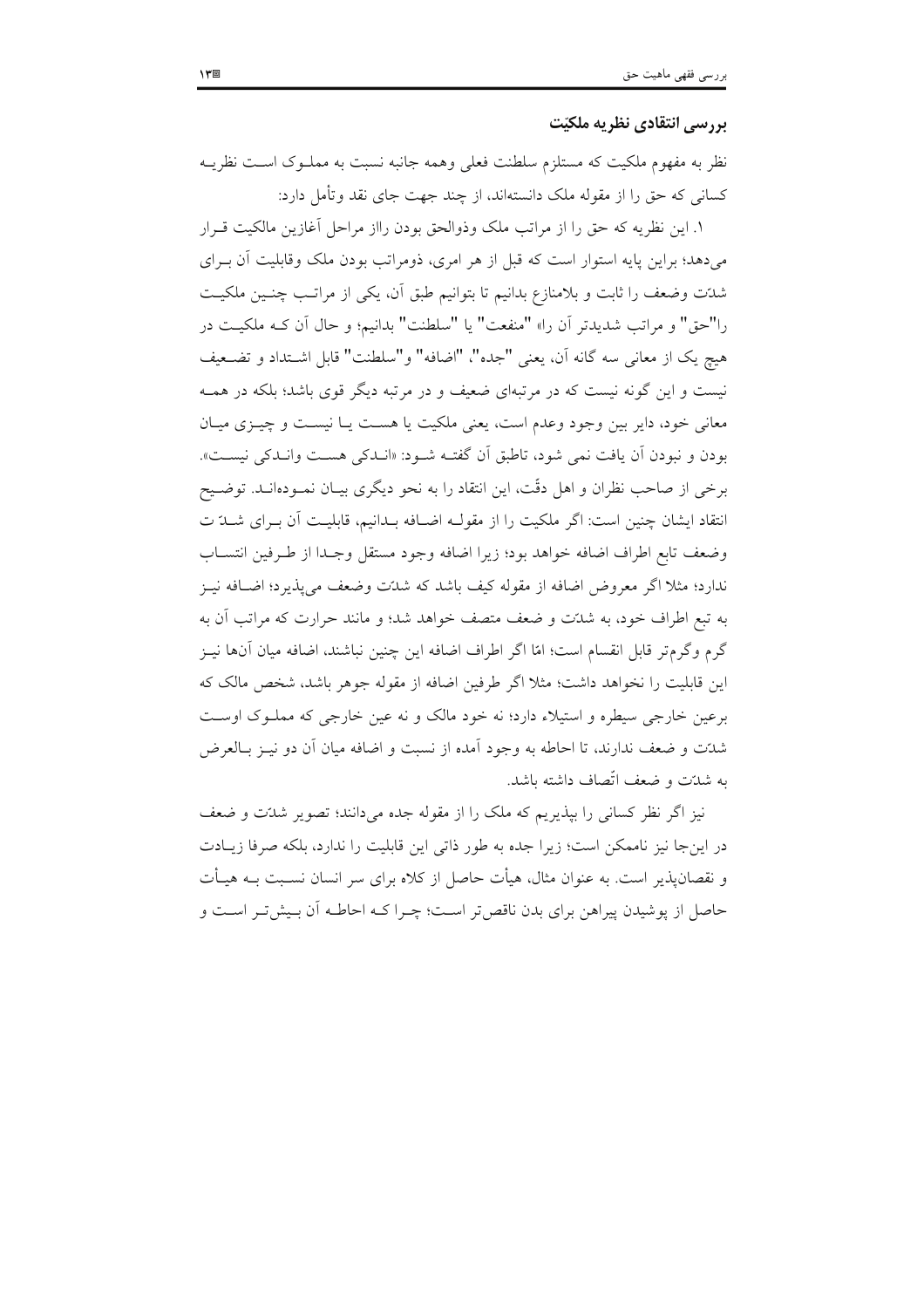تفاوت میان این دو از حیث زیادت و نقصان غیـر از تفـاوت و تمـایز از جهـت شــدّت و ضعف است و بدون تردید، چیزی که درمراتب ملک، بلکـه در پـایینتـرین مرتبـه آن، بـه عنوان حق اراده شده است، غیر از زیادت و نقصان به این معنا می باشد.

همچنین اگر گفته شود، ملک نه اضافه است و نه جده، بلکه صرف سلطنت اسـت؛ بـاز هم فرض این معنا که حق از مراتب آن باشد، باطل است؛ زیرا سلطنت همان گونه که گفته شد از آثار مترتّب بر حق است و در نتیجه ملک و سلطنت، هر دو از آثار آن خواهنــد بــود (ر. ک: اصفهانی، ۱٤۱۸، ص ٤٣).

۲. توأم بودن ملک وحق دربسیاری از موارد جای انکار نــدارد و ایــن امــر نیــز موجــب گرديده تا تلقّي يکي بودن اين دو به وجود آيـد؛ در عـين حـال در مـواردي هـم، در عـين تحقق حق و عينيت آن، اثرى از مالكيت در ميان نيست؛ ماننـد حـق اختصــاص نسـبت بـه خمری که برای سرکه شدن قابلیت دارد (میلانی، ۱۳۹۵، ص۲۸)؛ یـا ماننـد حـق حضـانت وحق انسان نسبت به فعل وعملي كه استحقاق انجام دادن أن را دارد؛ از قبيـل حـق فسـخ، حق قصاص و مانند آنها كه به إعمال آنها مجاز مي باشد و نسـبت بـه آنهــا حــق دارد و البته درعین تحقق سلطه و سیطره تکوینی به آنها، اعتبار عنوان مالکیت در این موارد عرفـا معنا ندارد.

افزون بر این، در مواردی، حق به اسباب ملک از قبیل حیازت و تحجیر اضافه می گـردد و دارنده این حقوق می تواند غیر خود را از حیازت و تحجیر منع کند و نیـز درمـورد حـق وصیت و قیمومت این حق را دارد که با توجه به اسـتحقاق خـود تصـدّی امـرآن۱مـا را بـه دست گیرد؛ با این همه، نسبت به متعلق حق خود مالک نمیباشد.

## نظريه" سزاواري "

### طرح نظريه

نظریه "سزاواری دانستن حق"، از جمله نظریات متمایل به معنای لغوی آن است که برخبی حق را براساس آن تعریف میکنند. این نظریه در عرصه فقه دارای سابقه است که بـا طـرح نظریههای سلطنت و ملکیت مدّتها به فراموشی سیرده شد؛ لیکن در دوره اخیــر از ناحیــه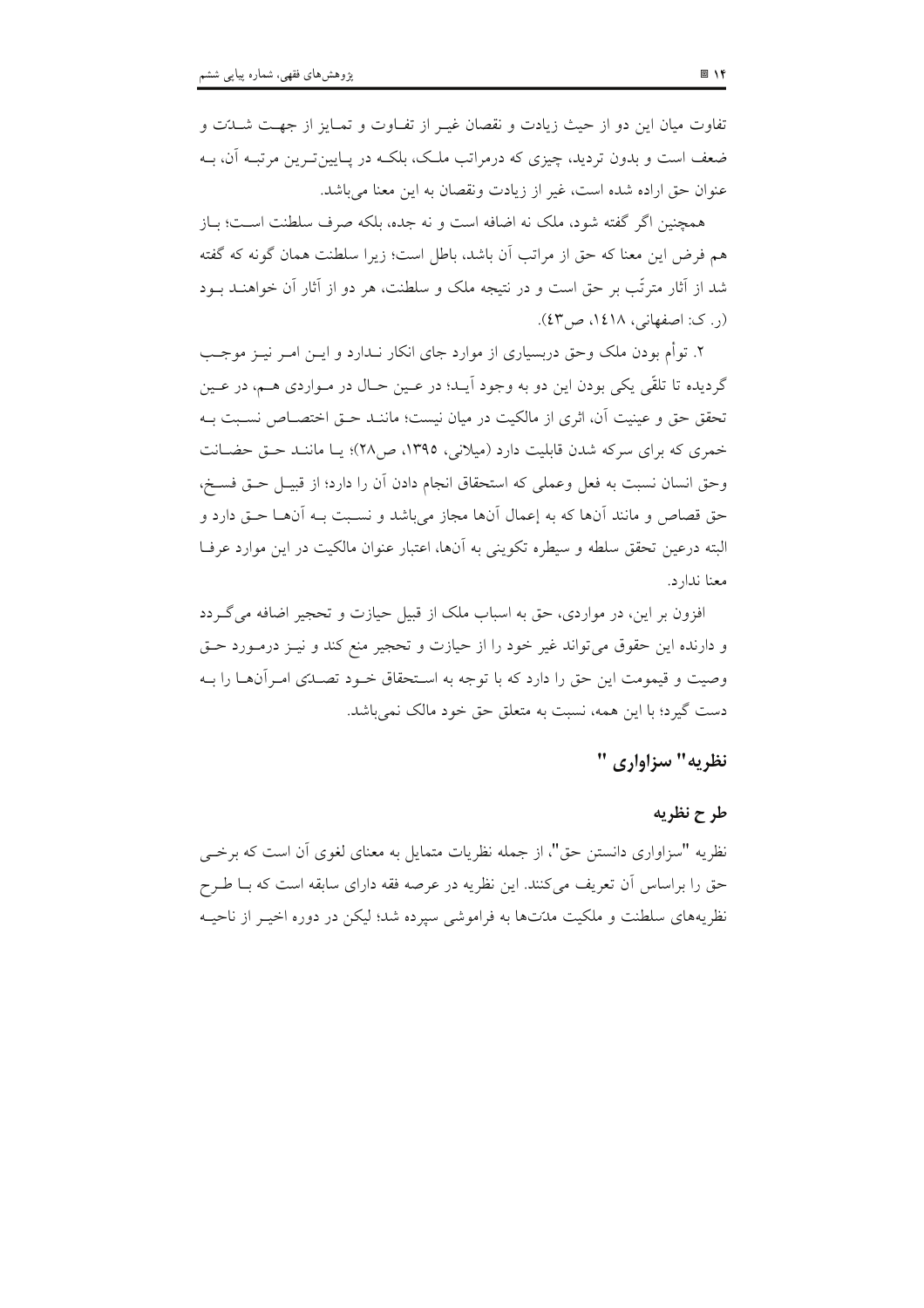برخی فقها مورد توجه قرار گرفت و نظـر بــه اشـكالات وارده بــر نظریــههـای ســلطنت و ملکیت، این نظریه به عنوان جایگزین آنها مطرح شده است. برخــی بزرگــان در تبیــین و اثبات آن گفتهاند: "بهتر آن است که حق را به معنای سـزاوری و شایســتگی بـدانیم و ایــن معنا از همه ایرادهایی که به ملک وسـطنت بـودن آن وارد اسـت، بـه دور مـی باشـد. تنهـا اشکالی که ممکن است به این نظر وارد گردد، این است که"سزاواری "معنایی فراگیرتـر از حق در مقابل حکم و ملک دارد و حال آن که برخی از حقـوق، مانـنـد حـق ولايـت، حـق ابوّت، حق بنوّت و غیر اینها در ادله وارد شدهاند و منظور از آنها حـق در برابـر ملـک و حکم نمی باشد، و اینها در زمره احکام هسـتند" (وحیـد خراسـانی، ۱۳۸۷، ج۱، ص۹۷). وی برای اثبات این نظریه به منابع لغوی و آیاتی از قرآن کریم استناد می جویـد؛ ماننــد آیــه شريفه: "حقيق على ان لاأقول على الله الاّ الحقّ" (الأعراف: ١٠٥) و "وبعولتهن أحــقّ بــردهنّ" (البقره: ٢٢٨). (وحيد خراساني، ١٣٨٧، ج ١، ص ٩٧).

### نقد نظریه سزاواری

نظريه " سزاواري " يا "أحقيّت" به رغم اين كه از برخي ايرادهاي وارد بر نظريــات پيشــين به دور است؛ دارای اشکالاتی اساسی و بنیادین است که از میان آنها به مـوارد ذیـل اشـاره مي کنيم:

١. بارزترین اشکال این نظریه دوری بودن آن است. بـراین اسـاس، تعریفـی محصّـل و معنادار از حق ارايه نمي شود؛ زيرا شناسايي و تعريـف بــه "ســزاواري" و "شايســتگي" در گرو واضح وروشن بودن مفهوم خود حق است و حـال اَن کـه درک سـزاواری، بـر فهـم معنای حق استوار است. اگرچه این مقدار، برای اشاره به یکسی از معـانی لغـوی متعـدد آن كافي است، با معناي اصطلاحي أن ارتباطي چندان ندارد.

٢. استدلال اوّل ارايه شده در جهت اثبات اين نظريه، مبنى براين كه طبق نظر اهل لغت، حق با سزاواری مساوی دانسته شده است؛ گذشته از اشکال عدم کفایت دارای این اشکال می باشد که معنای لغوی برای تصویر واثبات معنای فقهی حق، تنها یکی از معانی چندگانـه آن در منابع لغت است؛ زیرا علاوه بر سزاواری، معانی دیگری ماننـد: "بهـره"، "نصـیب"،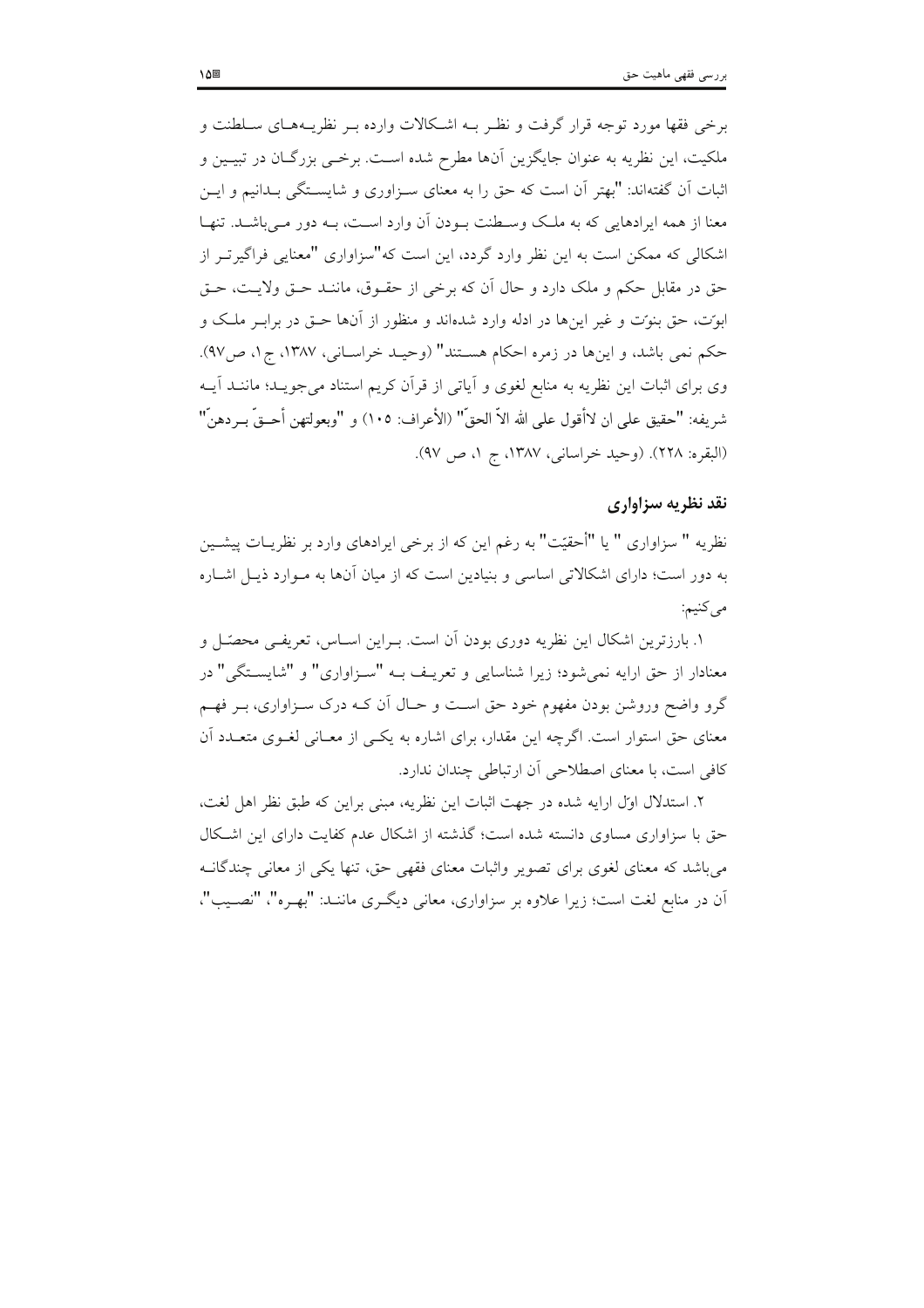"ثبوت"، "وجوب" و"نقيض باطل" در زمره معاني لغوى أن قرار دارند. (ر.ک: ابن منظـور، ١٤١٤، ج١٠، صص٤٩-٥٤؛ فراهيدي، ١٤١٠، ج٣، ص٦؛ راغـب، ١٤١٢، ص٤٢٢؛ طريحـي، ١٣٧٥، ج٥، ص١٤٦-١٤٧).

حال اگر بخواهیم این معانی را به اصل واحدی برگردانیم که مفید همه این معانی باشد، همان گونه که برخی از لغت دانان گفتهاند، این اصل چیزی جز "ثبوت" نیست، که معنـای مصدری حق ومفهوم وصفی ثابت است، وبه این اعتبار می باشد کـه بـر خـدای (عزّوجـلّ) "حق" اطلاق مي گردد؛ زيرا برترين انحاي ثبوت در باره او صادق است و او عـين حـق و صرف ثبوت است (جرجاني، بي تا، ص٦١) و معـاني ديگـر، از قبيـل صـدق، سـزاواري و يقين، به جهات وملاحظات وصرفا به سبب اين كه از معناي حق بهـرهاي دارنـد، بــه حــق تعریف شدهاند و این تنها "ثبوت است که باهمه این معانی مناسبت کامل و حقیقے دارد و همه معانی یادشده به آن قابل استناد می باشند و این معنای حـق؛ چنــان کــه درادامــه آمــده است، به مفهوم فقهی آن، نزدیکترین معنا است؛ اگرچــه دربر گیرنــده همــه حقــایق عینــی، مفاهیم ذهنی، اعتباریات و امور انتزاعی است که هریک درحد ذات خود از ثبــوت و تقــرّر بهرهای دارند، وحال اّن که مقصود فقها، معنای أخص ومحدود اّن است، تاجایی که ملـک، حکم، مال وسلطنت نیز در حد ذات خود ثبوت و استقراری دارنـد، در مقابـل و قسـیم آن قرار می گیرند. بنابراین، برای بررسی ماهیت حق، آن چه اهمیت دارد، صـرفاً مفهـوم فقهـی أن است، نه تعیین معنای لغوی؛ و اختلا ف اساسی در تشخیص معنای فقهی و حقوقی أن است.

دلیل دوم ایشان که استناد به آیاتی از قرآن است، این کـه آنـان حـق را بـه «سـزاواری» تفسیر کردهاند. گذشته از این که در برخی از آیات، مانند «حقیقٌ علی ان لا اقول علــی الله الاّ الحقَّ/» (اعراف: ١٠٥). چنان كه مفسرين گفته اند: «حقيق» به معناي واجب و «حـق» در آن به معنای صدق است (ر. ک: طوسی، بی تا، ج٤، ص ٤٨٨؛ فیض کاشانی، ١٤١٥، ج٢، ص ٢٢٤؛ طبرسبي، ١٣٧٧، ج١، ص ٤٥٧؛ طبرسبي، ١٣٧٢، ج٤، ص٢٠٦ و مشـهدي، ١٣٦٨، ج ٥، ص ١٤٧). معناي حق در بيش تر آيات استناد شده، به جواز حكمي نزديك تر است تا حق به معنای مصطلح.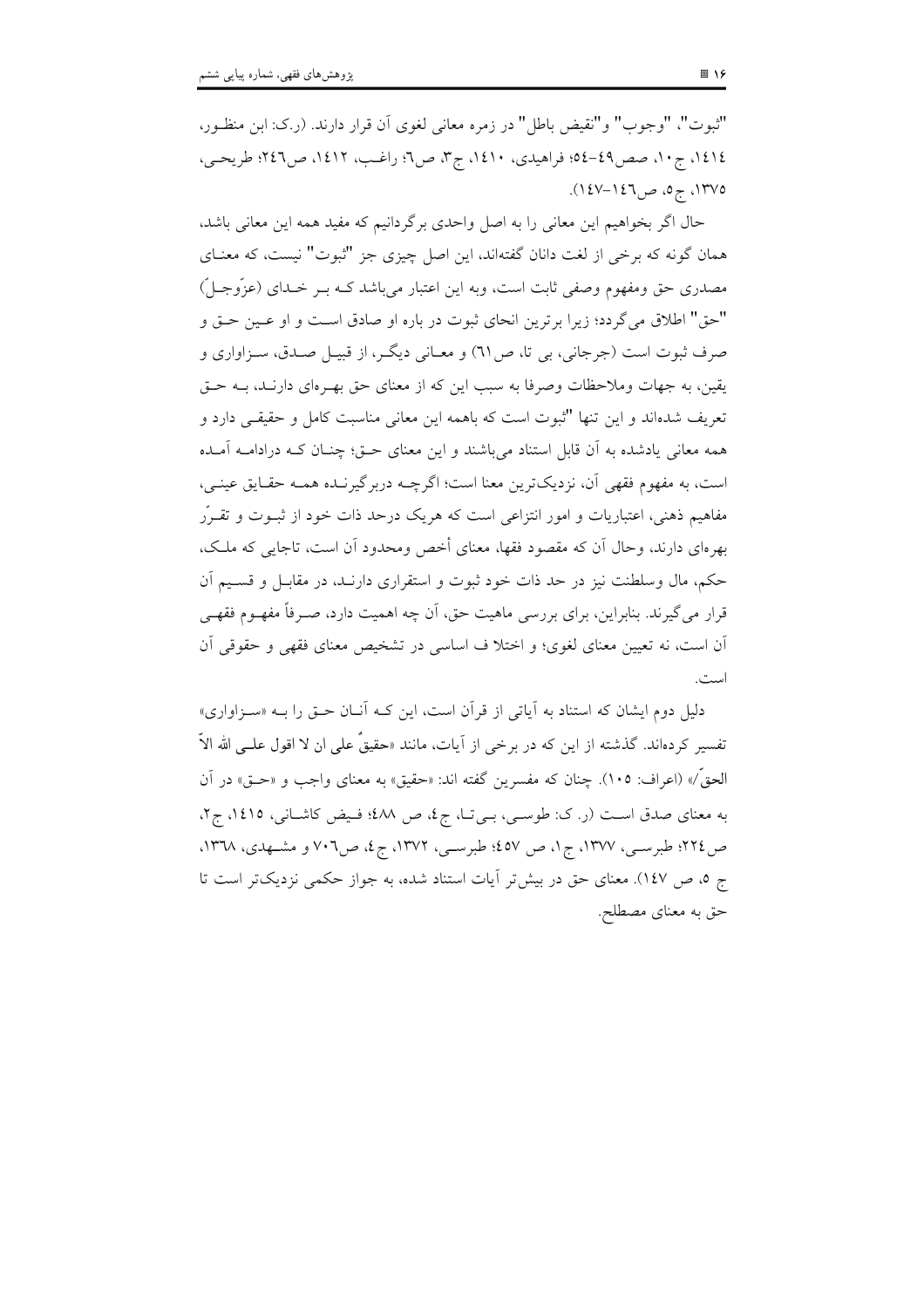# نظريه اعتبار

نظریــه "اعتبــاری دانســتن حــق"، کــه در دوره متــأخرین و معاصــرین مطــرح گردیــده، از اشکالات عنوان شده در خصوص نظریههای ملکیت، سلطنت و سزاواری به دور است. از این رو این نظریه را به عنوان نظریه منتخب، مورد تأکید قرار میدهیم.

اعتباری بودن ماهیت حق که در دوره متأخرین و معاصرین از ناحیه برخی فقها مطـرح گردیده است. آنها اغلب به ماهیت حق نگاهی تحلیلی دارند. این نظریه به لحاظ مبنایی، بر تصویر و تلقّی ایشان از معنای اعتباری بودن حق استوار است. از ایــن رو لازم اسـت ابتــدا ماهيت اعتبار را مورد توجه قرار دهيم:

### معناي اعتبار

بر اساس تقسیم بندی مشهور میان اهل نظر، مفاهیم ذهنی به یک اعتبار به سـه دسـته قابـل تقسیماند (ر. ک: اصفهانی، ١٣٧٤، ج ٣، ص ١٤٤؛ عراقبی، ١٤١٧، ج ٢، ص ٢٧٨؛ نـائيني، ١٤١٧، ج ٢، ص٤٠١ و أشتياني، ١٤٠٣، ج ٣، ص٦٧):

١. "مفاهيم حقيقي" كه از حقايق عيني حكايت دارند و در حيطـه تغييــرات اعتبــاري و فرضي به دگرگوني دچار نمي شوند؛ نظير بسياري از صورتهاي ذهني كـه گويـاي وجـود عینی شخص، افعال و صفات اودر عالم خارجاند.

٢. "مفاهيم انتزاعي"، كـه از حقـايق عينـي و خـارجي حـاكي نيسـتند؛ امـا از شـئون و حيثيات أنها به شمار مي∫يند و وجود أنها به وجود منشأ انتـزاع و تـابع عينيـت منشـأ اَن هاست؛ مانند امور نسبیه و اضافیه که قوام آنها به اطراف نسبت و اضافه است. ایــز گــروه از مفاهیم نیز یا تغییر لحاظ و اختلاف نظر به تغییر دچار نمی شـوند و بـه ثبـات و اسـتقرار اطراف نسبت منشأ انتزاع خود ثابت هستند.

۳. "مفاهیم اعتباری"، که نه از حقایق عینی حاکیاند و نه منشأ انتزاع خارجی دارنــد تــا از شئون و حیثیات آنها به شمار آیند؛ بلکه هم خـود آنهـا و هـم آن چـه از آن حکایـت دارند؛ در عالم ذهن و فضاى لحاظ و اعتبار قرار گرفتهاند؛ نظیر کلیت، جزئیـت، نوعیـت و جنسيت.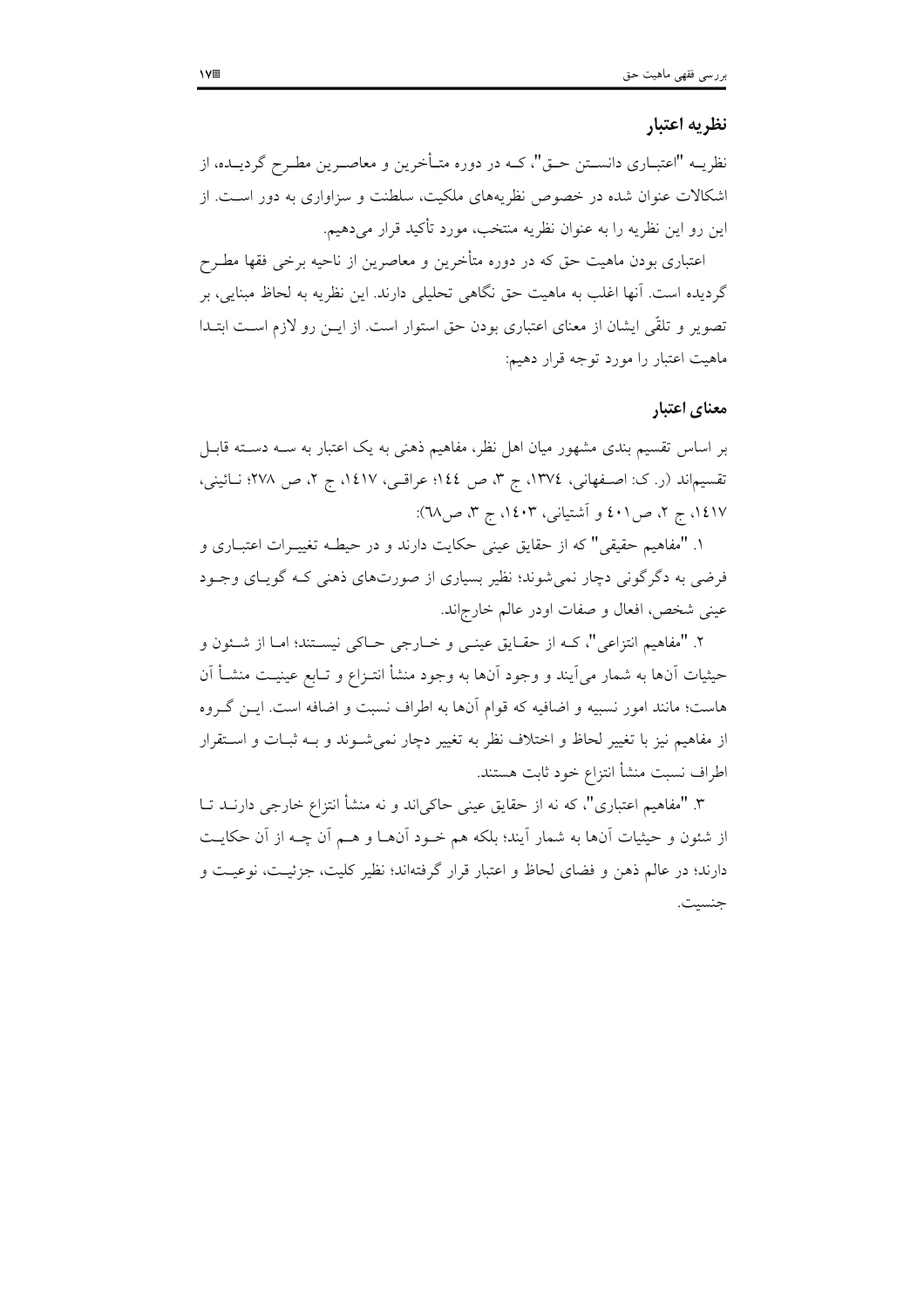آن چه درباره ماهیت اعتباری داشتن حق بایـد مـورد نظـر قـرار گبـرد، ایـن اسـت کـه اعتبارات شرعی و قانونی که حق نیز بر اساس آنها شکل می گیرد، با اعتباریــات در دانــش معقول و علم منطق که عوارض ذهنی برای مفروضات ذهنی|ند و در زمره معقولات ثـانوی شمرده می شوند، تفاوت دارد؛ زیرا اعتبار قانونی و شرعی به مفاهیم انتزاعی نزدیکتر است تا مفهوم اعتباری مصطلح که در تقسیمبندی پیش گفته به آن اشاره نمودهاند؛ زیرا معـروض این نوع اعتبار و موضوع آن صرفاً ذهنی نیست؛ بلکه بیش از آنکه ذهنی باشد، وجود عینی دارد و بر مصلحت واقعی مبتنـی اسـت. از ایـن رو، برخـی از صـاحب نظـران گفتـه انــد: «اعتبارملكيت و زوجيت و نظاير آنها از اعتبارات شرعى و قانونى به ملاحظه سبب شرعى دارای مصلحت صورت می پذیرد که داعی شارع بـرای چنـین اعتبـاری اسـت» (اصـفهانی، ،۱۳۷٤، ج۱، ص ،۱۳۷٤).

# امر اعتبار شده به عنوان حق

از بررسی به عمل آمده روشن گردید که سبب اصلی بحثهـای نسـبتاً دامنـه دار در تبيــين ماهیت فقهی حق، ارتباط ماهیت آن با برخی مفاهیم، از قبیل ملک و سلطنت است کـه در مواردی احکامی همانند حق دارند؛ اما در زمینههایی دارای احکامی هستند متمایز از احکام حق. لذا يافتن وجه تمايز اينها با يكديگر محل توجه فقهاي يـس از شـيخ انصـاري قـرار گرفته است. نظر به ایرادهای وارد بر نظریات عنوان شده که از میان آنها برای نخستین بـار نظر "سزاواری" را نیز مورد نقادی قرار دادیم؛ اصولاً علت اعتباری دانستن حــق، بــه تغییــر رویه بحث در مورد مسأله مورد بحث بر می گردد که طرفداران این نظریه کوشش می کننـد به جاي پرداختن به وجوه تمايز ميان حــق و مفــاهيم مــرتبط بــا اَن، از طريــق تبيــين منشــأ پیدایش حق، به بیان ماهیت آن بیردازند و از این رو کیفیت اعتبار حق و آثار مترتّب بــر آن رامورد توجه قرار دادهاند.

آخوند خراسانی در اشارهای به این نظریه گفته است: «حق، اعتبار خاص مـ باشـد کـه أثار خاص خود را دارد. از جمله این آثار سلطنت است؛ نظیر سلطنت بر فسخ عقد در حق خيار يا توانايي داشتن بر تملك به عوض در حق شفعه» (آخونـد خراسـاني، ١٤٠٦، ص ٤).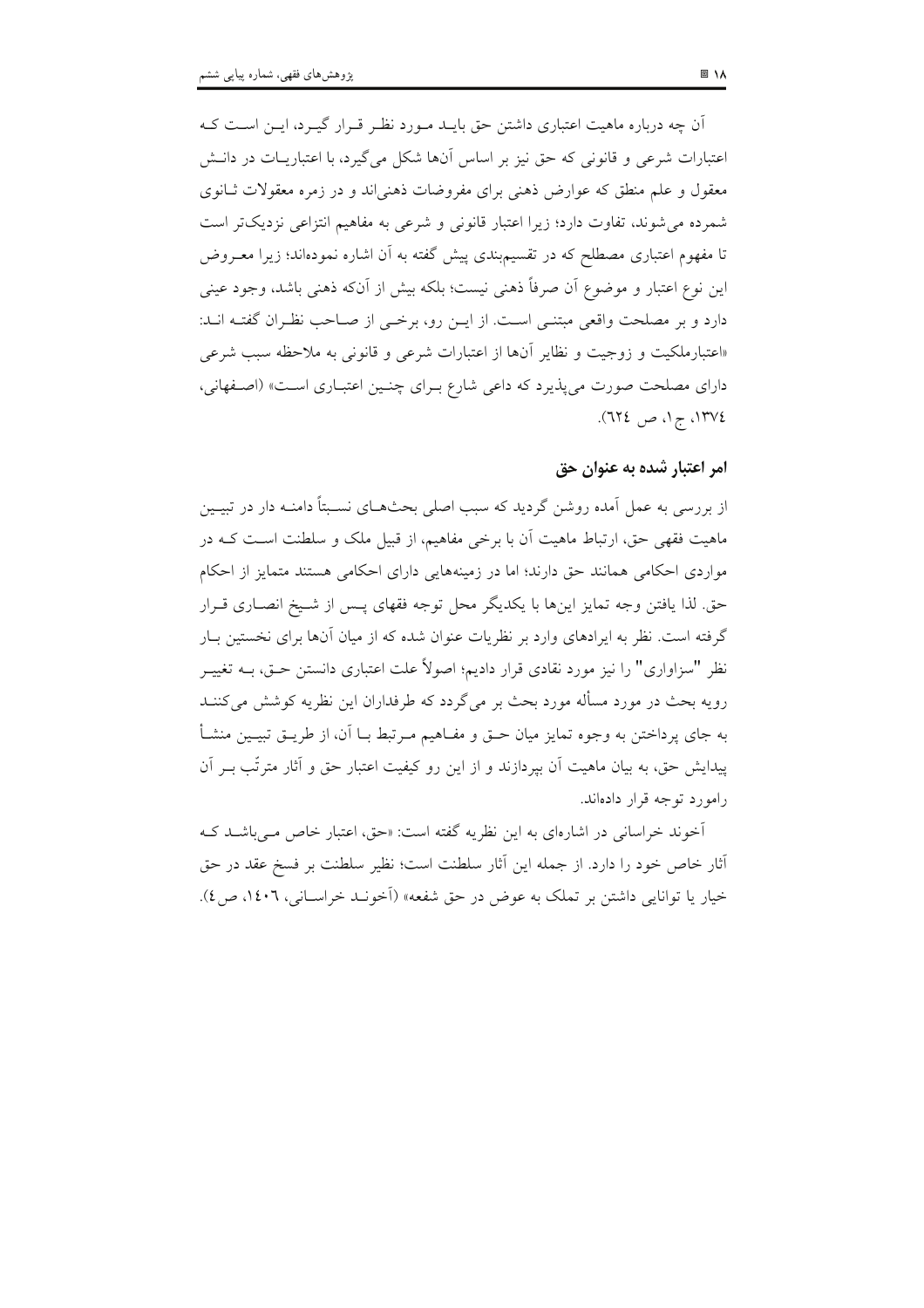جایگزین نمودن «اعتبار خاص» به جای عناصر دیگری که تا عصبر ایـن محقـق بـه عنـوان ارکان بنیادین حق شناخته می شدند؛ پس از وی اَن چنان که شایاسـته بـود، مـورد دقـت و تفسیر قرار نگرفته است، جز توضیحی که محقق اصفهانی در حاشیه خود بر مکاسب آورده و گفته است: «حق از حیث مصداقی در هر مورد، اعتبار مخصوص همان مصـداق را دارد» (اصفهانی، ١٣٧٤، ج١، ص ٦٢٤). حال اگر حق را امر اعتباري بـدانيم كـه بـر اسـاس آن، اشکالات وارد بر دیگر نظریات نیز مندفع است، لازم است به این سؤال اساسی جواب داده شود که اگر حق را از مقوله ملک، سلطنت و سزاواری نمی دانـیم، آن چــه در اعتبــار حــق لحاظ گردیده و حق بر اساس آن اعتبار می گردد؛ چیست؟

بدون تردید، حق اعتبار شده، مفهومی بسیط و غیر مرکب از ارکان نیست؛ بلکه این نوع اعتبار بر اساس مناسبتي شكل مي گيرد كه بين «من له الحـق» و « مـن عليـه الحـق» وجـود دارد. با در نظر گرفتن این تناسب است که حق، بــا توجــه بــه اســباب خــاص آن، از قبيــل اسباب نقل و انتقال لحاظ و اعتبار می گردد و این میـزان، در تبیـین ماهیـت اعتبـاری حـق چیزی است که از سخن آخوند خراسانی و شیخ محمدحسین اصفهانی استفاده می شود.

اما به نظر می٫سد این تفسیراز مسأله مورد بحث، اگر چه بنیانی برای پیدایش نظریــهای متفاوت است؛ همه ابعاد أن را واضح نمي سازد و تمام جهات أن را در بر نمـي گيـرد؛ زيـرا اگر چه در کلمات طرفداران نظریه حق، بــه بنیــان شــکل گیــری ملکیــت و ســلطنت اشــاره نگردیده است؛ آنها از جمله اعتبارات عرفی و شرعیاند و در اعتباری بودن آنها تردیــدی وجود ندارد. أن چه مهم است نقطه افتراق یا فصل ممیز حق از دیگر اعتبارات می باشد ک در واقع تبیین امر اعتبار شده است و در آثار فقهی مربوط به آن کم تر سخن به میـان آمـده است؛ مانند این که «حق امر اعتباری است؛ زیرا "حق" چیزی نیست جز سـلطنت اعتبـاری مجعول در عالم اعتبار که از ناحیه عقلاً یا شارع به شیء خاص یا شخصـی خـاص اعتبـار می گردد و از جمله آثار آن، سقوط به واسطه اسقاط است، به خــلاف منفعــت کــه از امــور واقعیه است» (بجنوردی، ۱٤۱۹، ج۱، ص ۱٥۲) و نظایر آن که به فصل ممیز حق از ملک و سلطنت اشارهای ندارند و تنها تأکیدی براعتباری بودن ماهیت آن به شمار می آیند و نیز بــه جهت وحیثیت ذاتی تمایز و تفاوت آن با دیگر انحای اعتبار اشارهای ندارند. نظر به نقـد و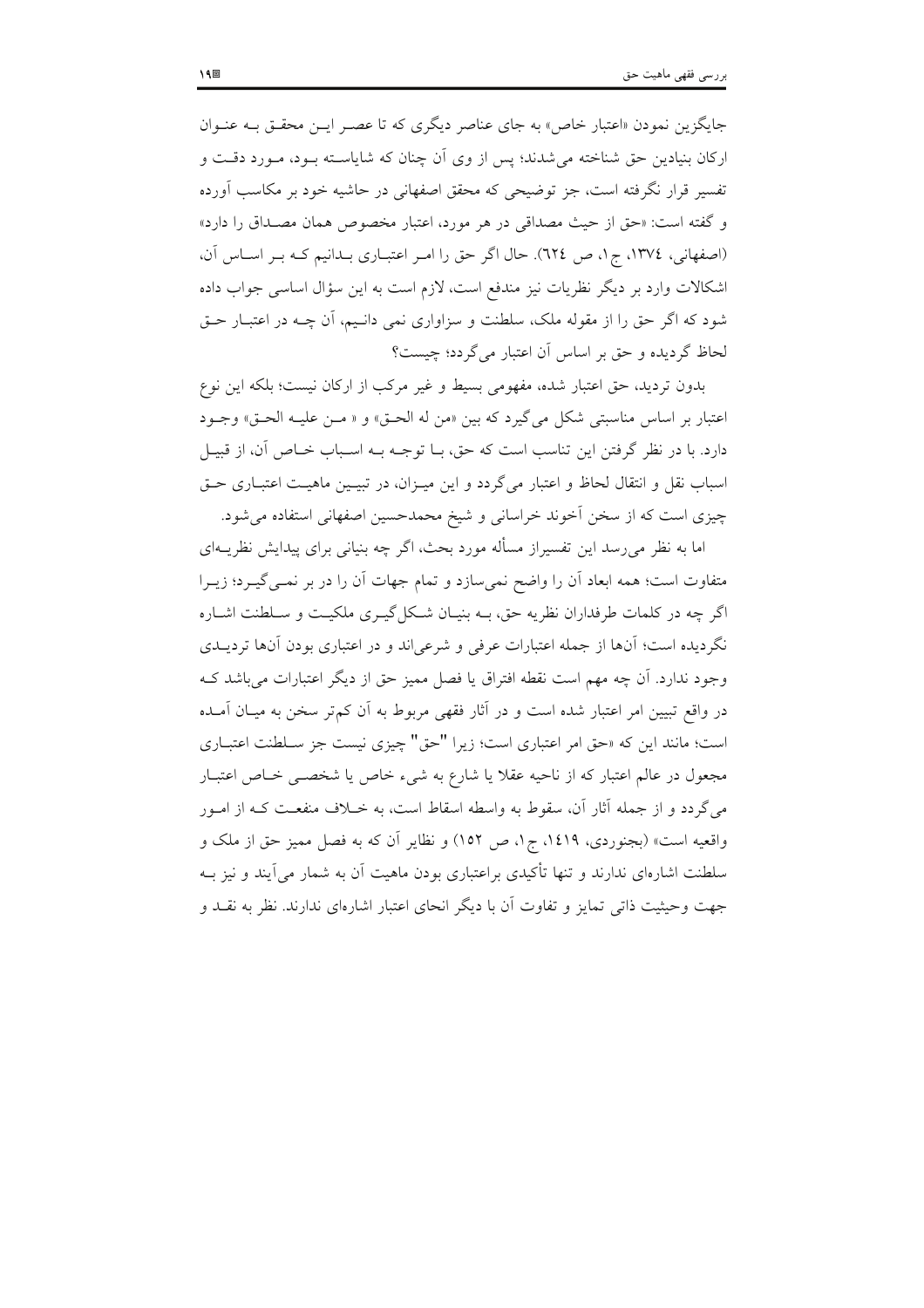بررسی به عمل آمده، در خصوص تبیین ماهیت حق، لازم است، دو نکته اساســی را مــورد نظرقراردهيم:

۱. دخالت و تأثیر عناصری چون سلطنت، ملکیت و سبزاواری در شبکل گیبری اعتبار حق؛

٢. عدم انحصار اين اعتبار به موارد يادشده ويا برخي از آن ها؛ چنان كـه نظريـات سـه گانه بررسی شده براین انحصار تأکید داشتند. اکنون بادر نظر گرفتن این مطلب، مـی تـوان گفت: حق، که انبعاث وییدایش اَن ناشی از مصلحت جعل واعتبــار موجــود در موضــوع و متعلق أن است؛ باحفظ معناي لغوي بنيادين أن، يعني "ثبوت" بر حسب موارد و مصاديق، معاني مختلف وگوناگون دارد. به عنوان مثال، درحق ملكيت، اعتبـارحق بـه معنـاي ثابـت دانستن مالکیت و آثار منبعث از آن برای مالک است. در حق سلطنت، به معنای اعتبار ثبات و استقرار سلطنت و أثار مترتَّب برأن براي شخص صاحب سلطه مي باشد. در حــق انتفــاع، به معنای انتفاع اعتبارگردیده برای شخص منتفع و احکام و منافعی است که از وجود چنین حقی سر چشـمه مـی&یرنـد و در حـق تحجیـر و سـایر حقـوق، امـر اعتبارشـده انتفـاع و بهرهمندی از آنها، برای دارنده حق و آثار و احکام ناشی از ایــن اعتبــار اســت کــه بــاخود حقوق مجعول و اعتبار شده لحاظ و مقرّر می گردد.

#### نتيجه

از مجموع بررسیهای به عمل آمده و دقّت و تأمّل در مهمترین نظریههـای ارائــه شــده در خصوص ماهیت حق در فقه امامیه؛ می توان به این نتیجه رسید کـه نظریـههـای مبتنـی بـر عنصر سلطنت در همه انحای سـهگانــه آن، سـلطنت فعلــي، سـلطنت ضــعيف و سـلطنت اقتداری و نیز نظریه ملکیت و نیز نظریه سزاواری؛ در تبیین خود نسـبت بـه ماهیـت حـق، قسمتی از چیستی آن را بیان می نمایند؛ امّا در ازای آن به اشـکالات بنیـادین دچارنــد. تنهـا نظریهای که می توان در عنوان چیستی ماهیت حق به دفاع از آن پرداخـت "نظریــه اعتبــار" است؛ ليكن اين نظريه نيز با توجه به كاستي آن از حيث عدم توجه بــه ماهيــت امــر اعتبــار شده، به بازاندیشی و ارائه جدید و نیز تعیین موضوع معتبر در حقوق نیازمنـد اسـت کــه از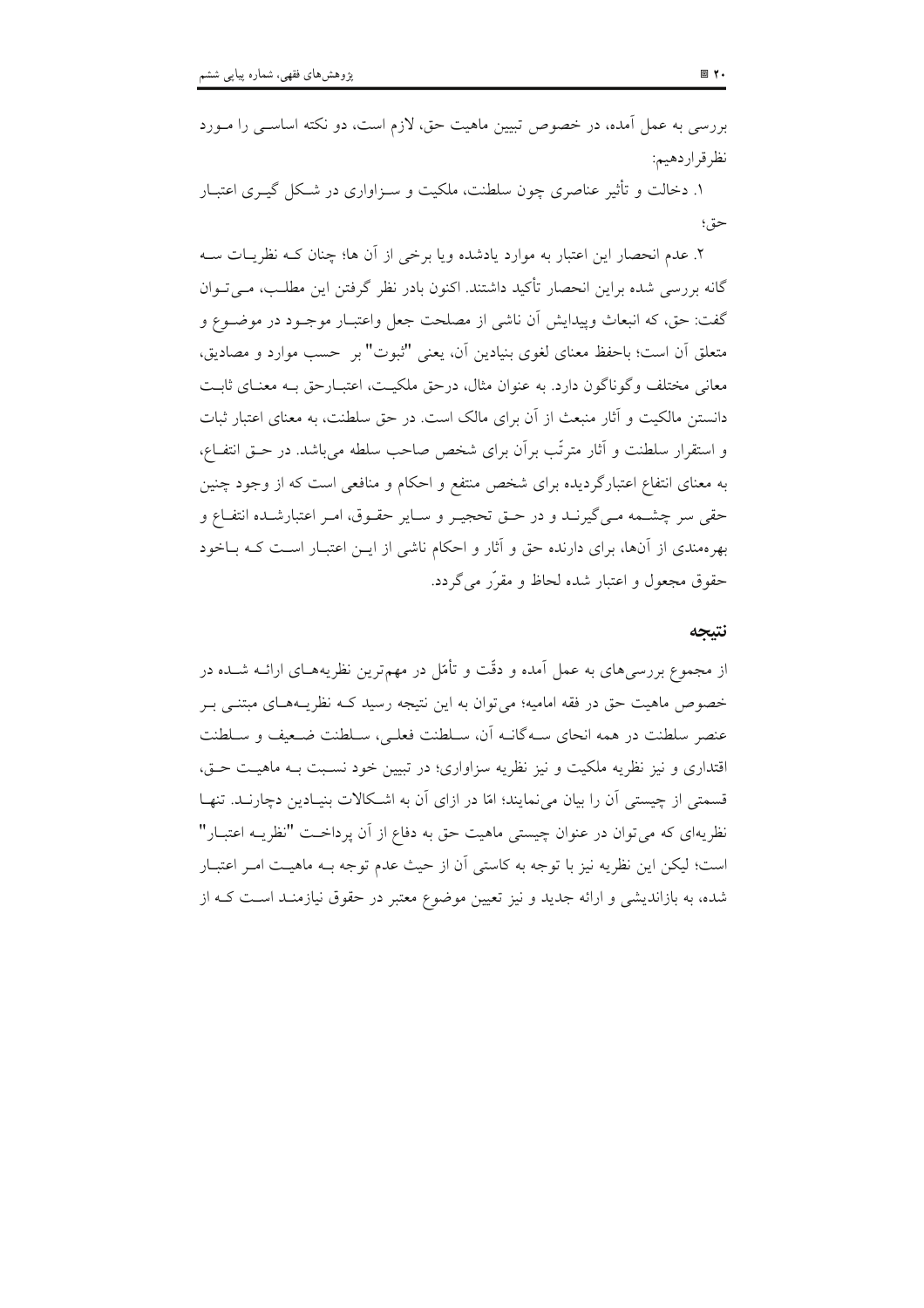نظر اين تحقيق، با تأكيد بر معناي "ثبوت اعتبار شده " به عنوان عنصر اصلي حــق در همــه حقوق، معاني مختلف أن\ها چون حق ملكيت، سلطنت، منفعت، انتفاع، تحجير، حضانت و. . . در قالب اعتبار ثابت ومستند به دارنده حق و لحاظ آثار و احکام ناشی از این اســتناد بــه عنوان اموری قابل تفسیرند که ثبوت و استقرار آنها برای صاحب حق اعتبار گردیده است.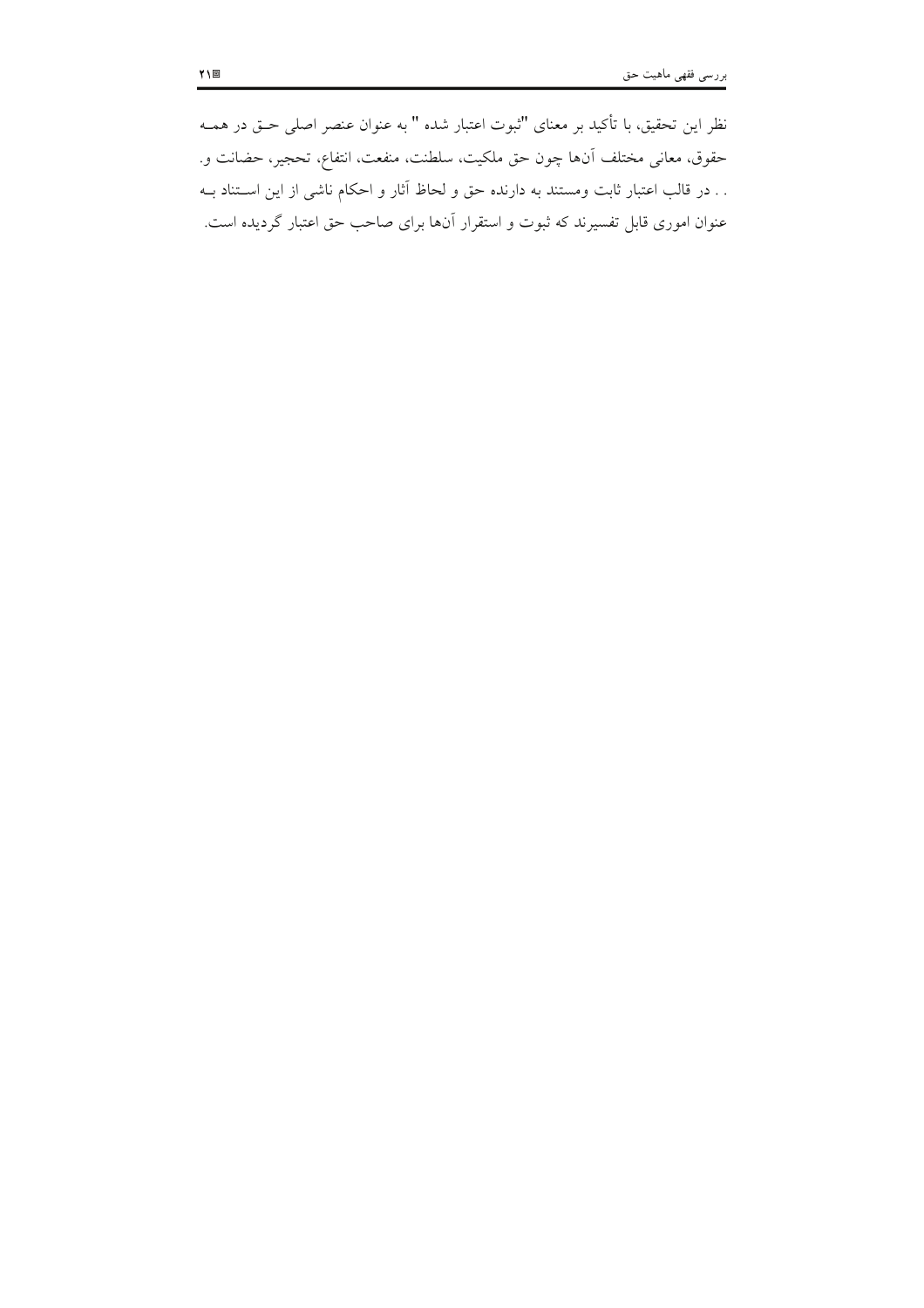١. ابن منظور، محمدبن مكرم (١٤١٤ق)، لسان العرب، بيروت: دارصادر. ٢. أخوند خراساني، ملامحمـدكاظم (١٤٠٦ق)، *الحاشـيه علـي المكاسـب*، تهـران: سـازمان انتشارات وزارت ارشاد اسلامي. ٣. ۗ أَشتياني، محمدحسن (١٤٠٣ق)، بحرالفوائد، قم: كتابخانه أيت الله مرعشي. ٤. اراكى، محمدعلى (١٤١٥)، كتاب البيع، قم: مؤسسه در راه حق. ٥. أل بحر العلوم، سيدمحمد (١٤٠٣ق)، بلغه الفقيه، تهران، منشورات مكتبه الصادق(ع). ٦. اصفهاني، شيخ الشريعه، فتح ا. . . بــن محمــد جــواد نمــاز (١٤٠٥ق)، صــي*انه الإبانــه*، قــم: دار القر آن الكريم. ٧. اصفهاني، شيخ محمدحسـين (١٣٧٤)، *نهايــه الدرايــه فــي شــرح الكفايــه*، قــم: انتشــارات سيدالشهدا. \_\_\_\_\_\_\_\_\_\_\_\_\_\_\_\_ (١٤١٨ق)، ر*ساله في تحقيق و الحكم* (چاپ شـده ضـمن  $\overline{\phantom{a}}$   $\overline{\phantom{a}}$ حاشيه المكاسب)، قم: انوار المهدي. ۹. امامي، سيدحسن (١٣٦٣)، حقو*ق مدني،* تهرن: كتابفروشي اسلاميه. ۱۰. انصاری، مرتضی بن محمدامین (۱٤۱٥ق)، *کتاب المکاسب*، قم: کنگره جهانی بزرگداشت شيخ اعظم انصاري. ۱۱. بجنوردی، سیدحسن بن آقا بزرگ موسوی (۱۶۱۹ق)، *القواعد الفقهیه*، قم: نشر الهادی. ١٢. بحراني، محمدسند (١٤٢٨ق)، *فقه المصارف و النقود*، قم: مكتبه فدك. ١٣. جرجاني، ميرسيدشريف (بي تا)، كتاب التعريفات، مصر: مطبعه حيدريه. ١٤. جزائري، سيدمحمدجعفر (١٤١٦ق)، هــ*ـدي الطالـب فــي شــرح المكاسـب*، قــم: مؤسسـه دار الكتاب. ۱۵. حکیم طباطبایی، سیدمحسن (بیتا)، *نهج الفقاهه*، قم: انتشارات۲۲ بهمن. ١٦. خوانساري، سيداحمدبن يوسف (١٤٠٥ق)، ج*امع المدارك في شرح مختصـر النـافع،* قـم: مؤسسه اسماعيليان.

### منابع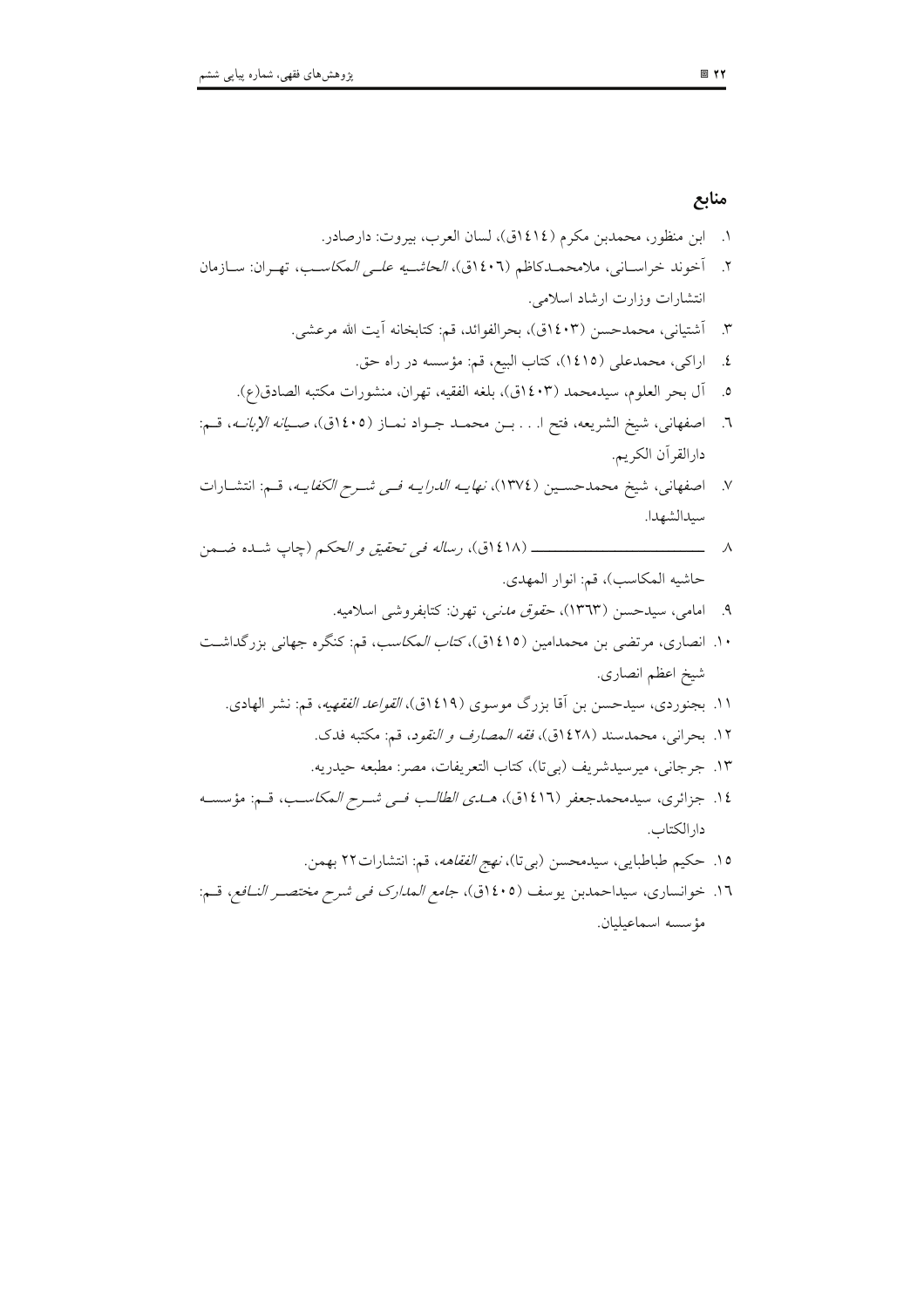*فى شــرح كتــاب المكاســب*، قــم:<br>. مجمع الذخائر الاسلاميه.